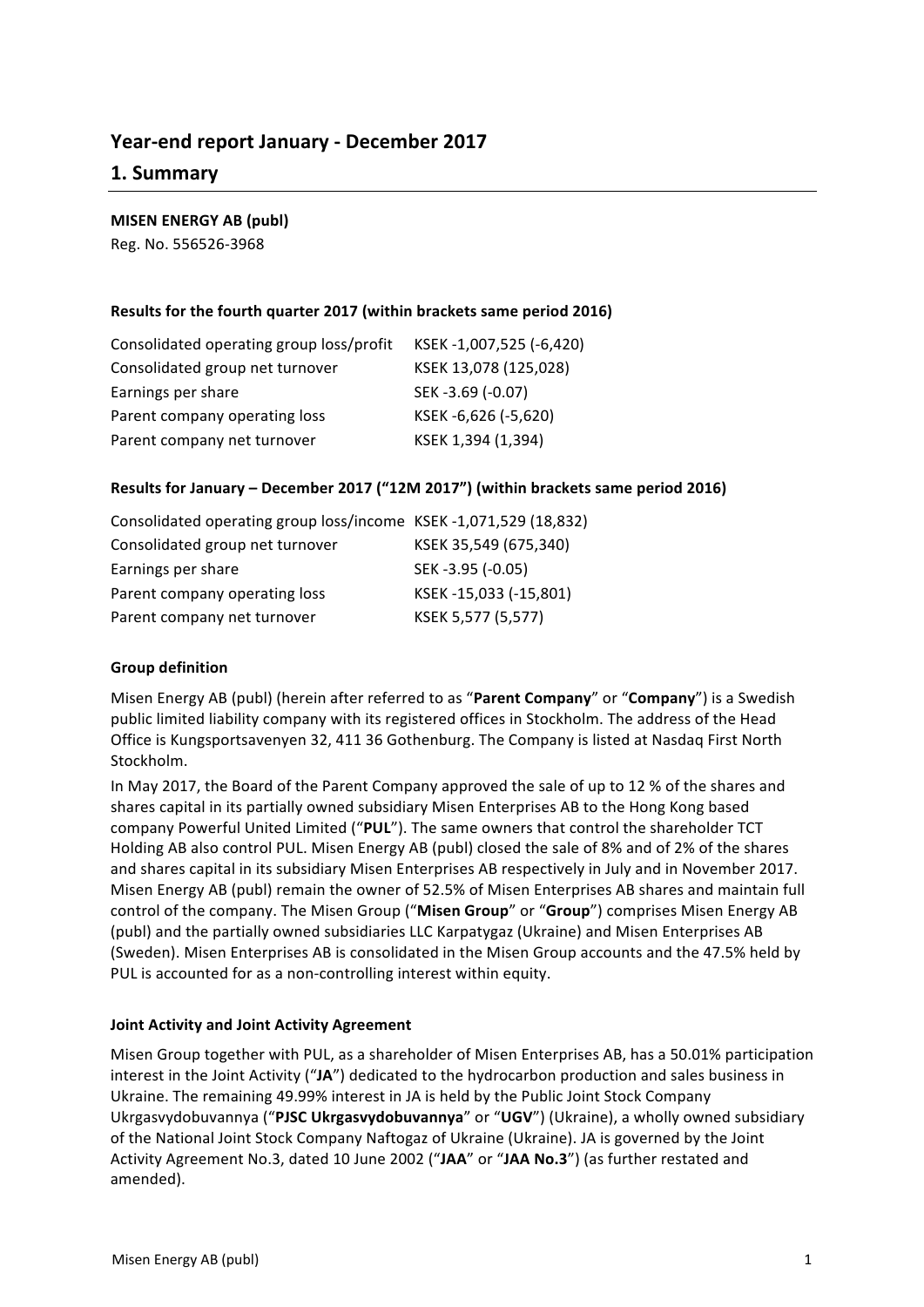# **2. Essential Events during the 12М 2017**

## **Deconsolidation of the Joint Activity**

Misen Enterprises AB and LLC Karpatygaz participate in an arbitration proceeding commenced by Ukrgasvydobuvannya in August 2016 under the JAA No.3 and vigorously defend the legitimate interests of their investors.

In accordance to the procedural timetable determined by the Tribunal, in 2017, the disputing parties exchanged their positions on the merits. Misen Enterprises AB and LLC Karpatygaz received Statement of Claim from PJSC Ukrgasvydobuvannya in February 2017 and submitted its Statement on Defence in May 2017. Misen Enterprises and LLC Karpatygaz agreed with PJSC Ukrgazvydobuvannya on termination of the Joint Activity Agreement and requested the Arbitral Tribunal to order PJSC Ukrgazvydobuvannya to compensate their share of the Joint Activity. Misen Enterprises AB and LLC Karpatygaz received the Statement of Reply from PJSC Ukrgazvydobuvannya in July 2017. Therewith, PJSC Ukrgazvydobuvannya maintained its claims for invalidation or, alternatively, termination of the JAA No.3. In response, in October 2017 Misen Enterprises AB and LLC Karpatygaz submitted their Statement of Rejoinder and requested the Arbitral Tribunal to dismiss the UGV's claims. Misen Enterprises AB and LLC Karpatygaz reaffirmed their agreement on termination of the JAA No.3 for the compensation of the value for their share in the JAA No.3.

On 5-8 December 2017, the disputing parties attended the hearing held in accordance to the Arbitration Rules of the Arbitration Institute of the Stockholm Chamber of Commerce. The parties maintained their claims and counterclaims as previously reported. On 24 January 2018, Misen Enterprises AB and LLC Karpatygaz attended the closing. The disputing parties addressed the validity and the grounds for terminating the JAA No.3. The Arbitral Tribunal intends to rule on all issues other than quantum in a partial award before the end of May 2018. Following this, the Arbitral Tribunal will issue further directions in relation to the quantum.

Given that the parties finally confirmed their agreement to terminate the JAA No.3, the Company believes that control over the specific assets under the JA no longer exists when preparing the annual accounts as for 31 December 2017. Control is required to consolidate the assets as well as the future results of the JA in the Group accounts.

The claims against Ukrgazvydobuvannya may not be accounted for as an asset in the Group financial statements as the outcome of the arbitration proceeding is still uncertain at the date of this report.

As a result, starting with this report, Misen Energy AB stops to present 50.01% of the Joint Activity's assets and liabilities in its financial statements and a deconsolidation loss of KSEK 984,069 is included in the operating result. Any liabilities in the JA for which the Misen Group might be to any extent jointly responsible are accounted as contingent liabilities.

The changes in accounting treatment and book value do not purport to reflect the value of the claims of Misen Enterprises AB or LLC Karpatygaz for compensation arising from the termination of JAA No.3. Nor does this change in accounting treatment imply in any respect any waiver of any claim submitted by Misen Enterprises AB and LLC Karpatygaz in the arbitration proceeding under JAA No.3 or any other right of Misen Group. Misen Enterprises AB and LLC Karpatygaz continue to defend the legitimate interests of their shareholders and seek compensation for their share in the Joint Activity upon termination of JAA No.3.

Under the JAA No.3 the Misen Group operated solely in Ukraine. A partially owned subsidiary LLC Karpatygaz, in its capacity of Operator of JA, continues to perform all industrial operations until final termination of the JAA No.3.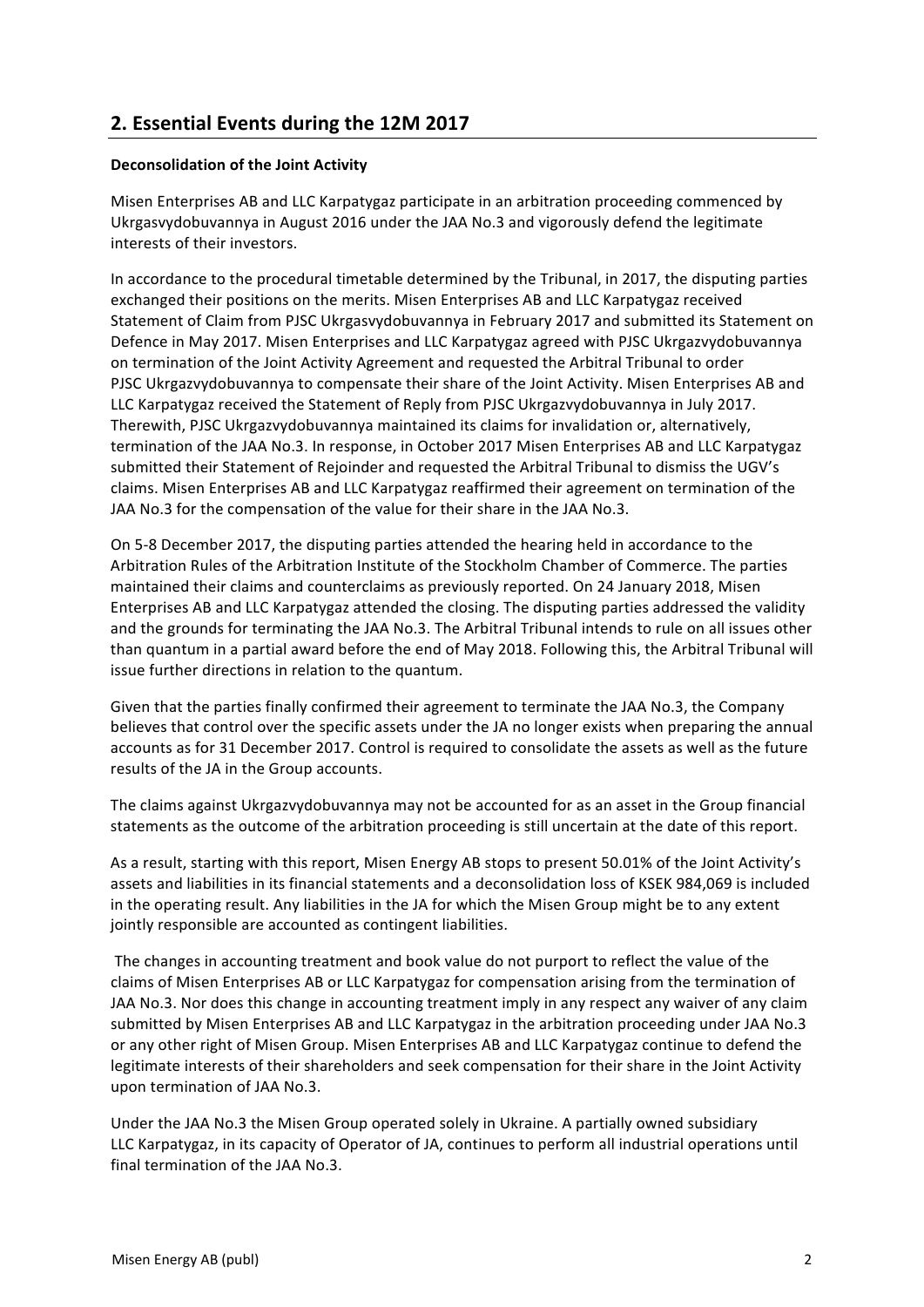### **Financing of the Group's Swedish operations**

In May 2017, Misen Energy AB (publ) signed a loan agreement with PUL for a loan of EUR 1 million with a fixed loan fee KEUR 150. In July 2017, Misen Energy AB (publ) closed the sale of 8% of the shares and shares capital in Misen Enterprises AB to PUL. The purchase sum amounted to MEUR 3.0 (KSEK 28,739). 

The agreement comprises conditions that allow the Company to repurchase the sold shares from PUL for the purchase price multiplied by 3 (three). The Company could exercise this right till earlier of (i) 30 April 2018 or (ii) the date of the general meeting of shareholders of Misen Enterprises AB, which would consider payment of dividends. Similarly, the agreement comprises conditions that allow PUL to require the Company to purchase back all or part of the shares from PUL within 24 months. The price of the shares would be equal to the purchase price multiplied by 3 less the amount of any dividends received by PUL from the shares in 24 months. The Company would be required to repurchase the shares only if it has financial capability to pay the shares price without the need to obtain third party funding.

In November 2017, Misen Energy AB (publ) closed the sale of additional 2% of the shares and shares capital in Misen Enterprises AB to PUL. The purchase sum amounted to MEUR 1.0 (KSEK 9,889). As a result, Misen Energy AB (publ) secured short term financing for the Swedish operation and arbitration expenses.

The Share Purchase Agreement dated 22 November 2017 comprises conditions that allow Misen Energy AB (publ) to repurchase the sold shares from PUL for the purchase price multiplied by 3 (three). Misen Energy AB (publ) could exercise this right till earlier of (i) 30 August 2018 or (ii) the date of the general meeting of shareholders of Misen Enterprises AB which would consider payment of dividends. Similarly, the agreement comprises conditions that allow PUL to require Misen Energy AB (publ) to purchase back all or part of the shares from PUL within 24 months. The price of the shares would be equal to the purchase price multiplied by 3 less the amount of any dividends received by PUL from the shares in 24 months. Misen Energy AB (publ) would be required to repurchase the shares only if it has financial capability to pay the shares price without the need to obtain third party funding.

Because of the deal, 47.5% of any return from the operations in Ukraine or from the claim against PJSC Ukrgasvydobuvannya will go to PUL. Since Misen Energy AB (publ) is the owner of 52.5% of Misen Enterprises AB shares, Misen Energy AB (publ) maintain full control of the company.

### **Criminal investigation**

The pre-trial investigations in criminal cases commenced by the General Prosecutor Office of Ukraine respectively in 2014 and 2017, as supplemented with the PJSC Ukrgasvydobuvannya's criminal complaint dated 5 September 2016 and PJSC Ukrgasvydobuvannya's motion and a notice of commitment of criminal offence dated 21 and 22 February 2017, were ongoing during 12M 2017.

In September 2017, PJSC Ukrgasvydobuvannya submitted another criminal complaint to the National Anticorruption Bureau of Ukraine (thereafter as "NABU"). In September 2017, NABU finished its pretrial investigation and submitted a claim to the Commercial Court of Kiev. NABU requested the court to invalidate the Amendment No.4 to the JAA No.3 and the agreement for the provision of services on production, collection, treatment and transportation of natural gas, natural gas, oil and gas condensate that LLC Karpatygaz concluded with PJSC Ukrgasvydobuvannya in April 2011. In October 2017, the court instituted the proceedings and stayed the proceeding until 15 May 2018.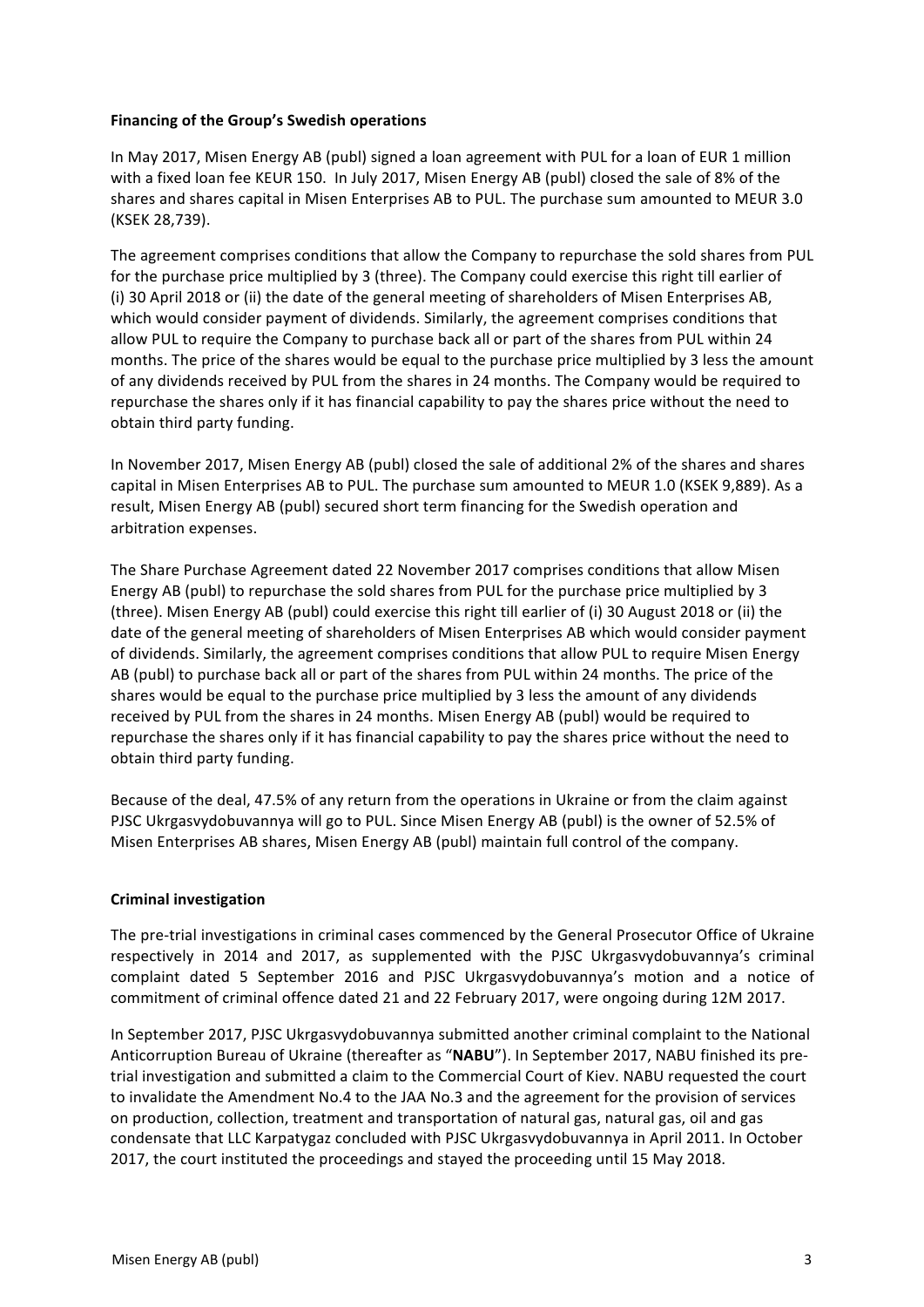LLC Karpatygaz and Misen Enterprises AB consider the criminal allegations to be ungrounded, deny them in their entirely, consider that all court rulings issued in this context are illegal and amount to expropriation of their assets. Misen Group has been always cooperative with the investigation authorities and ready to evidence the legitimate nature of the JAA No.3 in Ukraine. Misen's position is that the Arbitral Tribunal has the exclusive jurisdiction to determine validity of the JAA No.3 in the ongoing arbitration proceeding.

#### **Request for Interim Measures submitted by Misen Enterprises AB and LLC Karpatygaz**

In November 2016, Misen Enterprises AB and LLC Karpatygaz submitted a request for interim measures to the Tribunal constituted under the JAA No. 3. Misen Enterprises AB and LLC Karpatygaz requested the Tribunal, among other things, to declare that it has exclusive jurisdiction to decide disputes arising out or in connection with the JAA No. 3. Misen Enterprises AB and LLC Karpatygaz also requested that the Tribunal to instruct PJSC Ukrgazvydobuvannya to refrain from any further or future actions before the Ukrainian authorities in relation to the dispute regarding JAA No.3 pending the rendering of a final award by the Tribunal. On 26 May 2017, a hearing for the request of interim measures was held. On 6 November 2017, the Arbitral Tribunal rendered an Order on the Request for Interim Measures submitted by Misen Enterprises AB and LLC Karpatygaz. The Arbitral Tribunal dismissed the request for interim measures and noted that Misen Enterprises AB, LLC Karpatygaz and PJSC Ukrgazvydobuvannya do not object the Arbitral Tribunal's exclusive jurisdiction to determine validity of the JAA No.3. The Arbitral Tribunal also decided that the parties in dispute should bear their own costs incurred in the phase of proceedings dealing with the request on interim measures.

### **Contribution to the JA**

During 12M 2017, Misen Enterprises AB did not contribute any funds towards its commitment to JA for MUSD 12.5 (MSEK 102.6). The total amount contributed remains at KUSD 3,930 (KSEK 32,256).

Since the participants of the JAA No.3 have agreed to terminate the agreement, no further contributions can be made under JAA No.3. The liability regarding the remaining contribution, previously accounted for in the Group, has been reversed as a part of the deconsolidation of the JA.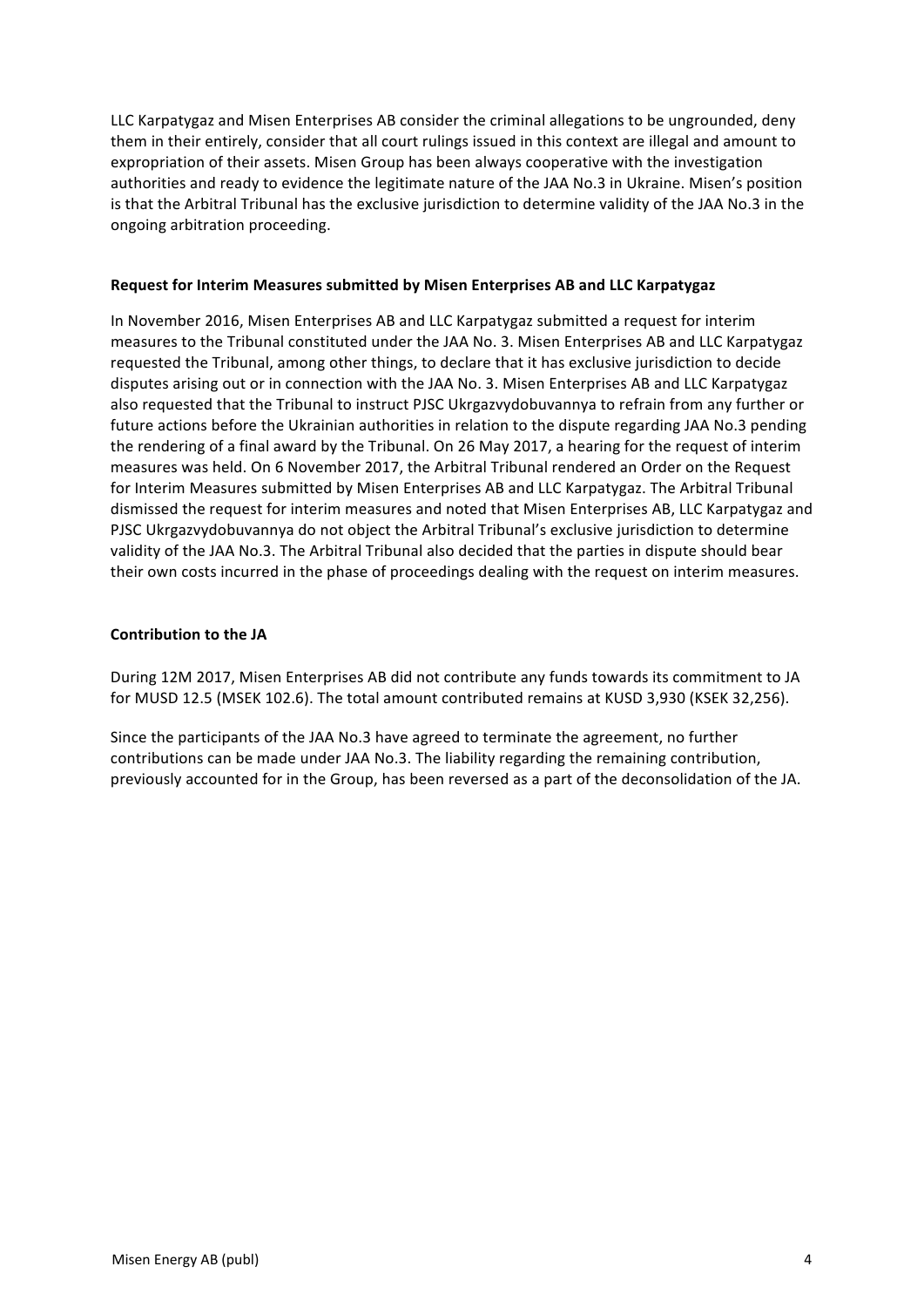## **Operations in the JA during 2017**

## **Production report**

The table below sets forth the *accumulated reported production* indicators attributable to the JA for the specified periods:

|                            | January –<br>December 2017 | January –<br>December 2016 | January –<br>December 2015 | January –<br>December 2014 |
|----------------------------|----------------------------|----------------------------|----------------------------|----------------------------|
| Natural Gas (mmcm)         |                            | 596.6                      | 687.5                      | 672.0                      |
| Gas Condensate<br>(ktons*) |                            | 31.1                       | 31.9                       | 28.6                       |
| Oil (ktons)                |                            | 5.4                        | 11.1                       | 18.8                       |
| LPG (ktons)                |                            | 8.3                        | 6.06                       |                            |
| * thousand tons            |                            |                            |                            |                            |

### Loan Agreement with PJSC subsidiary bank of Sberbank of Russia

In August 2012, Karpatygaz in its capacity of Operator of the Joint Activity, entered into the Loan Agreement with PJSC subsidiary bank of Sberbank of Russia for KUSD 16.250 (KSEK 133.373) at the interest rate of 12% per annum. In 2015, the JA defaulted on its loan to Sberbank Russia. In conjunction with this, the JA reached an agreement with Sberbank Russia to restructure the debt with new repayment terms. However, the restructuring agreement had not been signed as of the end of December 2017 due to agreement not having been reached between the JAA's participants. Sberbank Russia therefore could impose punitive interest on JA amounting to KUAH 29,424 (KSEK 8,508).

JA is subject to certain terms and conditions associated with its loans. As of 31 December 2017, JA had not fully satisfied these conditions in its agreement with PJSC Sberbank.

As of 31 December 2017, outstanding debt to PJSC Sberbank amounted to KUSD 6,650 (KSEK 54,581).

## **Agreement with Solar Turbines CIS LLC**

In June 2013, Karpatygaz in its capacity of Operator of the Joint Activity and Solar Turbines CIS LLC entered into the agreement for equipment maintenance services (as further amended). Solar Turbines CIS LLC rendered the agreed services, however the Joint Activity did not pay for the services mainly due to the halted operations of the Joint Activity.

As of 31 December 2017, outstanding debt to Solar Turbines CIS LLC amounted to KUSD 771.7 (KSEK 6,333.8).

## **Operation of the Booster Compressor Stations (BCSs)**

In September 2015, Khrestyschenska Booster Compressor Station (BCS) was commissioned. This BCS is one of the largest in Ukraine and provides the extraction of up to 25 per cent of the total domestic natural gas production. However, a dispute arose between the JA and PJSC Ukrgasvydobuvannya regarding how to allocate the incremental production of gas at Khrestyschenska BCS.

In early 2016, the JAA's participants agreed that the JA would lease Khrestyschenska BCS to PJSC Ukrgazvydobuvannya. UGV has operated this BCS for its sole benefit and paid the corresponding fuel gas costs acquired during the lease period since 1 January 2016. The Lease Agreement was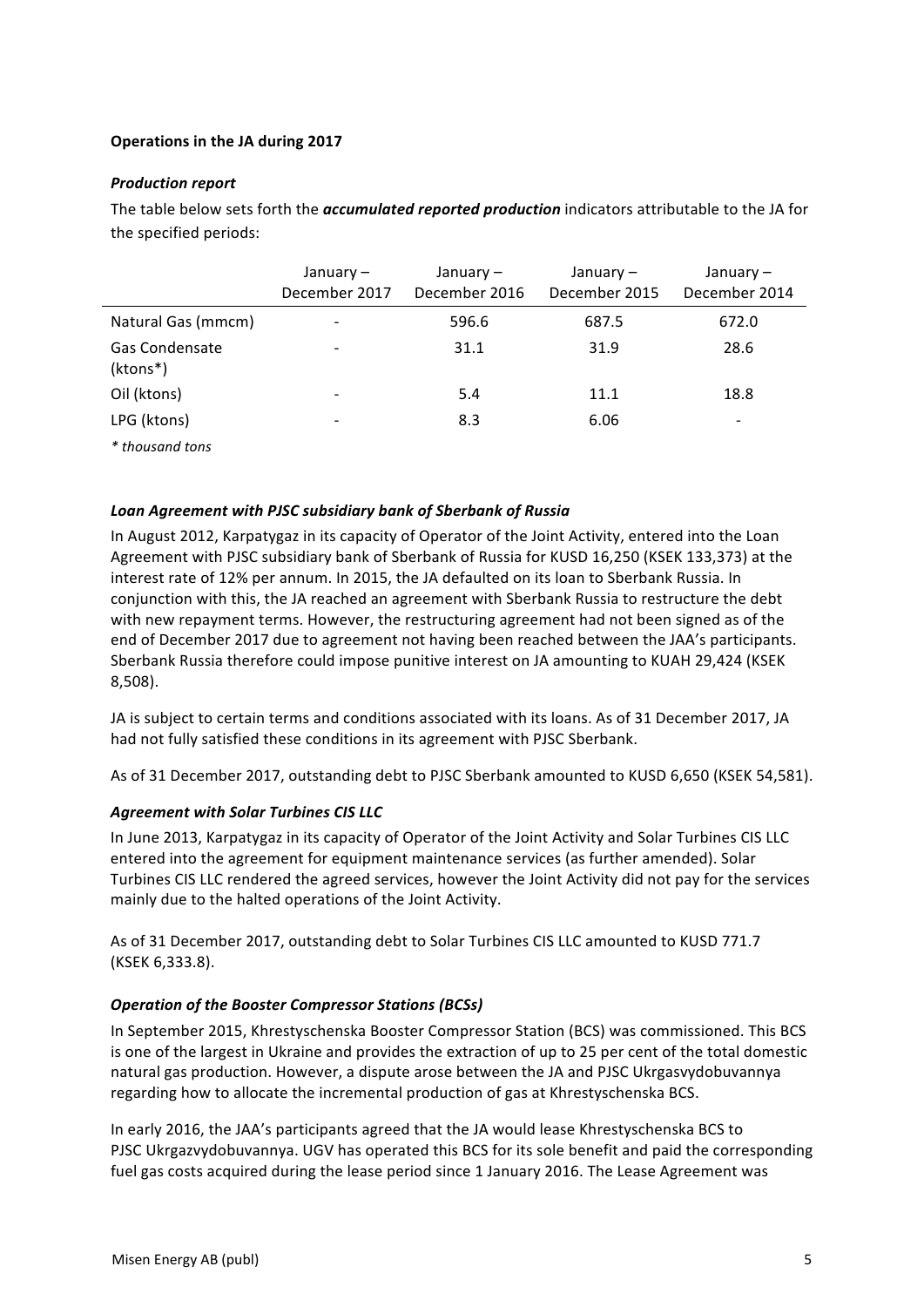renewed in May 2017, although on different terms, and JA transferred Khrestyschenska BCS to PJSC Ukrgazvydobuvannya use until 30 April 2018.

In addition, given UGV's refusal to allocate the power supply costs as well as the JA's unavailability to sell hydrocarbons, Misen Enterprises AB and LLC Karpatygaz could not properly implement the JAA No.3. Under the circumstances, in May 2017 the Joint Activity leased the remaining 6 BCSs to PJSC Ukrgazvydobuvannya. The following BCSs were transferred to the use until 30 April 2018 to PJSC Ukrgazvydobuvannya:

- Abazivska BCS
- Letnyanska BCS
- Rozpashnivska BCS
- Skhidno-Poltavska BCS
- Svydnytska BCS
- Yuliyivska BCS.

PJSC Ukrgazvydobuvannya covers all the costs related to operation of the BCSs.

During 12M 2017, PJSC Ukrgasvydobuvannya failed to make the lease payments to JA. The monthly lease income amounts to approximately MUAH 18 (MSEK 5.2) including VAT, while the outstanding receivables amounts to MUAH 134 (MSEK 39) including VAT. Despite the fact that PJSC Ukrgasvydobuvannya doesn't make lease payments according to the agreements, JA bears liability to pay VAT on a monthly basis. In July-December 2017, PJSC Ukrgasvydobuvannya sent to LLC Karpatygaz, as the Operator of the JAA No.3, more than 100 set-off notices seeking to offset its lease payment against the alleged payments that LLC Karpatygaz should make to UGV. LLC Karpatygaz objected all the claims and initiated the court proceedings in Ukrainian courts to invalidate the setoff notices.

## **Subsoil use charge**

The Ukrainian Government continued applying 70% subsoil use charge to the joint activities in accordance with laws adopted in 2014.

The situation has deteriorated when the Parliament of Ukraine amended tax legislation. The changes determine the subsoil use charge for private producers at 29 per cent for natural gas extracted from depths not exceeding 5,000 meters, and 14 per cent for natural gas extracted from depths exceeding 5,000 meters. The subsoil use charge applicable to the JA is much higher than the charges applicable to private producers.

At the start of October 2015, the Company submitted a notice of investment dispute to the Government of Ukraine in accordance to the Agreement between the Government of the Kingdom of Sweden and the Government of the Ukraine on the Promotion and Reciprocal Protection of Investments. During 12M 2017, the Government of Ukraine continued to impose the exorbitant subsoil charge for the joint activities conducted in accordance with the JAA No.3. However, given that PJSC Ukrgasvydobuvannya continued, as the Company beliefs, its manifestly unlawful actions and refused to deliver the hydrocarbons from the wells attributed to the Joint Activity, the JA could not pay the subsoil use charge to the Government of Ukraine. Misen Energy AB (publ) reserves all its rights in this respect, including to commence the arbitration proceeding.

As of the end of 12M 2017, the Company has reached no amicable resolution of the dispute with the Government of Ukraine.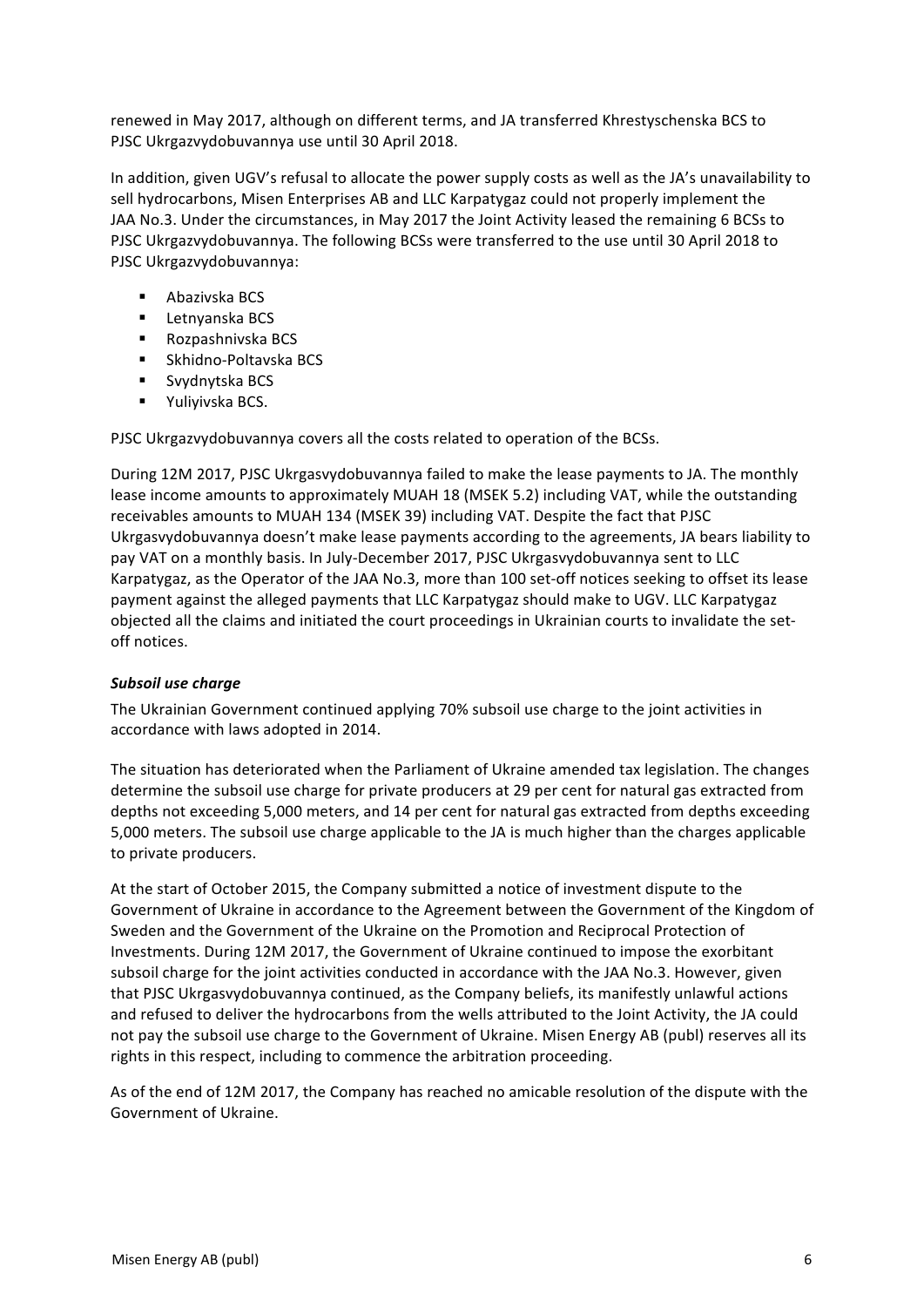## **Tax payments in Ukraine**

Despite being prevented from selling hydrocarbons, JA and it's participants continued paying value added tax and corporate profit tax during 12M 2017. During 12M 2017, JA paid KUAH 36,054 (adjusted KSEK 11,378) as value added tax and corporate profit tax. Since 2011, JA and it's participants have contributed to Ukraine KUAH 11,169,436 (adjusted KSEK 5,262,864) as subsoil use charge, value added tax and corporate profit tax.

## **Sale of hydrocarbons**

In 2017, PJSC Ukrgasvydobuvannya continued, as the Company believes, manifestly unlawful actions and refused to provide services in respect of production, collection, treatment and transportation of hydrocarbons to JA. Being prevented from selling the hydrocarbons, Misen Group could not properly implement JAA No.3.

In 2016, LLC Karpatygaz, in its capacity as Operator of the Joint Activity, commenced a court proceeding and requested the court to order PJSC Ukrgasvydobuvannya to provide services in respect of production, collection, treatment and transportation of hydrocarbons to the JA. The court obliged UGV to provide the respective services, however PJSC Ukrgazvydobuvannya appealed against the ruling. The Appeal Court maintained the decision of the first instance court. Subsequently, PJSC Ukrgasvydobuvannya filed a cassation appeal with the Supreme Economic Court of Ukraine. In November 2017, the Supreme Court of Ukraine reversed decisions of lower courts and returned the case for reconsideration in the new circle.

In addition, LLC Karpatygaz commenced another court proceeding and requested the court to order PJSC Ukrgazvydobuvannya to deliver hydrocarbons produced by JA during the period from December 2016. The court obliged PJSC Ukrgasvydobuvannya to deliver hydrocarbons to the Joint Activity. It also dismissed PJSC Ukrgasvydobuvannya's counterclaim against JA regarding reimbursement of debt and penalties under the services agreements. PJSC Ukrgasvydobuvannya appealed against this court ruling. 

In December 2017, the proceedings in both cases were halted until the court ruling on case initiated by NABU.

### *Investment program report*

Due to financial constraints imposed by the increased subsoil use taxation as well as PJSC Ukrgasvydobuvannya, as the Company believes, manifestly unlawful actions, Misen Group almost completely halted investments into the development program in 12M 2017.

During this period, Misen invested KSEK 7,654 (KSEK 14,508) in the JA development programmes (compared with the same period in 2016).

As of 31 December 2017, the Company has reached the following major milestones:

- at 86 wells repair works using the most up-to-date technical solutions were undertaken,
- 70 wells were commissioned,
- 7 BCSs from 11 were commissioned including Khrestyschenska, the largest in Ukraine,
- 4 BCS were at the final stages of construction.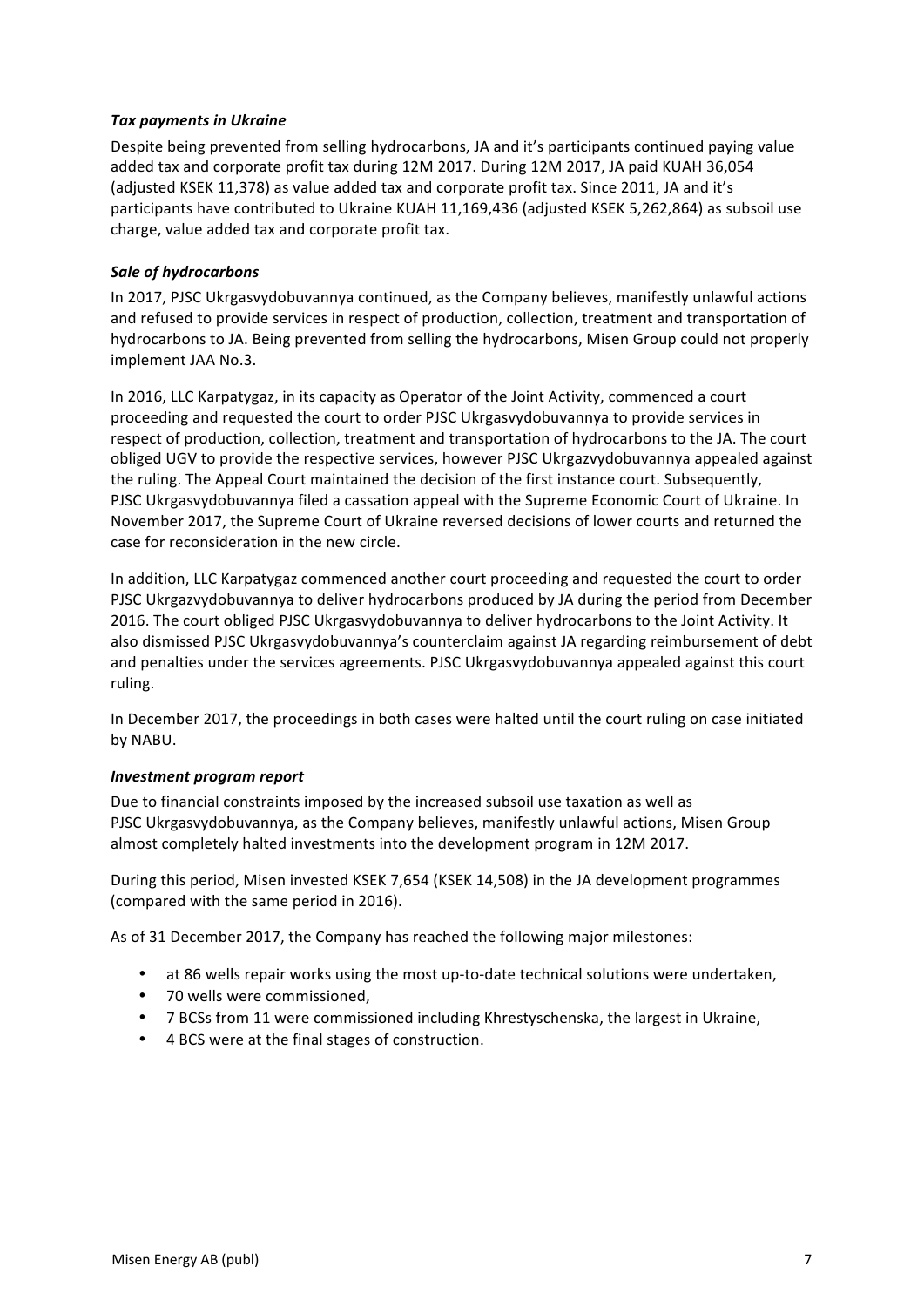### Court proceedings against Center of Financial Leasing LLC (previously Sberbank Leasing)

In 2015, Sberbank Leasing initiated suit against the JA for violation of a leaseback agreement. According to the suit, the JA has not delivered equipment in time, based to the agreement, and Sberbank Leasing therefore has legal grounds to sue the JA for breach of contract. However, the JA considers that the unrealised delivery of equipment has legal grounds as Sberbank Leasing did not fulfil its obligations under the contract (full payment of the value of the equipment) at the time the agreement came into effect. In October 2016, the Supreme Economic Court of Ukraine voided the verdicts of the lower courts and ordered them to retry the case. In the beginning of 2017, the court partially sustained the application made by Sberbank Leasing, which changed the name of legal entity to Center of Financial Leasing LLC, and ordered Misen Enterprises AB, LLC Karpatygaz and PJSC Ukrgasvydobuvannya to compensate approximately MUSD 37 (MSEK 304) to Sberbank Leasing. LLC Karpatygaz and PJSC Ukrgasvydobuvannya respectively filed appeals with the court. Appeal court sustained the ruling of lower court, which orders Misen Enterprises AB, LLC Karpatygaz and PJSC Ukrgasvydobuvannya to compensate approximately USD 37 million to Sberbank Leasing. In July 2017 the Supreme Economic Court of Ukraine suspended the implementation of ruling of appeal court till the trial. In September 2017 the Supreme Economic Court of Ukraine voided the verdicts of the lower courts and ordered them to retry the case.

In November 2017 new court proceedings were held. The court postponed the proceedings to 6 June 2018 to fulfil the requirements of timely and proper notification of the foreign participant Misen Enterprises AB.

In parallel, in December 2016, Sberbank Leasing filed another lawsuit against the JA, according to which the JA allegedly committed further violations of the leaseback agreement. According to this lawsuit, Sberbank Leasing's claim amounted to KUAH 1,397,704 (KSEK 404,129). In June 2017 Center of Financial Leasing LLC filed a claim, in which it increased requested compensation amount up to MUSD 37 (MSEK 304) and MUAH 974 (MSEK 282) including fines, interests and lost profits. In August 2017, the court partially sustained the claim submitted by Center of Financial Leasing LLC and ordered Misen Enterprises AB, LLC Karpatygaz and PJSC Ukrgasvydobuvannya to compensate to Center of Financial Leasing LLC its lost profits in amount of KUAH 237,507 (KSEK 68,672). Karpatygaz and PJSC Ukrgasvydobuvannya filed appeal with the court in August 2017. The court hearings were scheduled on 6 March 2018.

Management believes that the claims to compensate MUSD 37 in both cases are offsetting and at the later stages of the hearings one of them will be repealed. In this case the total requested claim will not exceed MUAH 1,973 (MSEK 571).

The JA maintains that the non-delivery could be justified given that Sberbank Leasing (currently Center of Financial Leasing LLC) has not fulfilled its obligations in accordance with the leaseback agreement (full payment of the value of the equipment) at the time the agreement came into effect. Furthermore, the JA claims that it already has repaid the amount of the advance, within the framework of the leaseback agreement. The JA also refutes all claims based on the depreciation of the Ukrainian currency, as no such provisions exist in the leaseback agreement for the amounts of the advance that was received from Sberbank Leasing.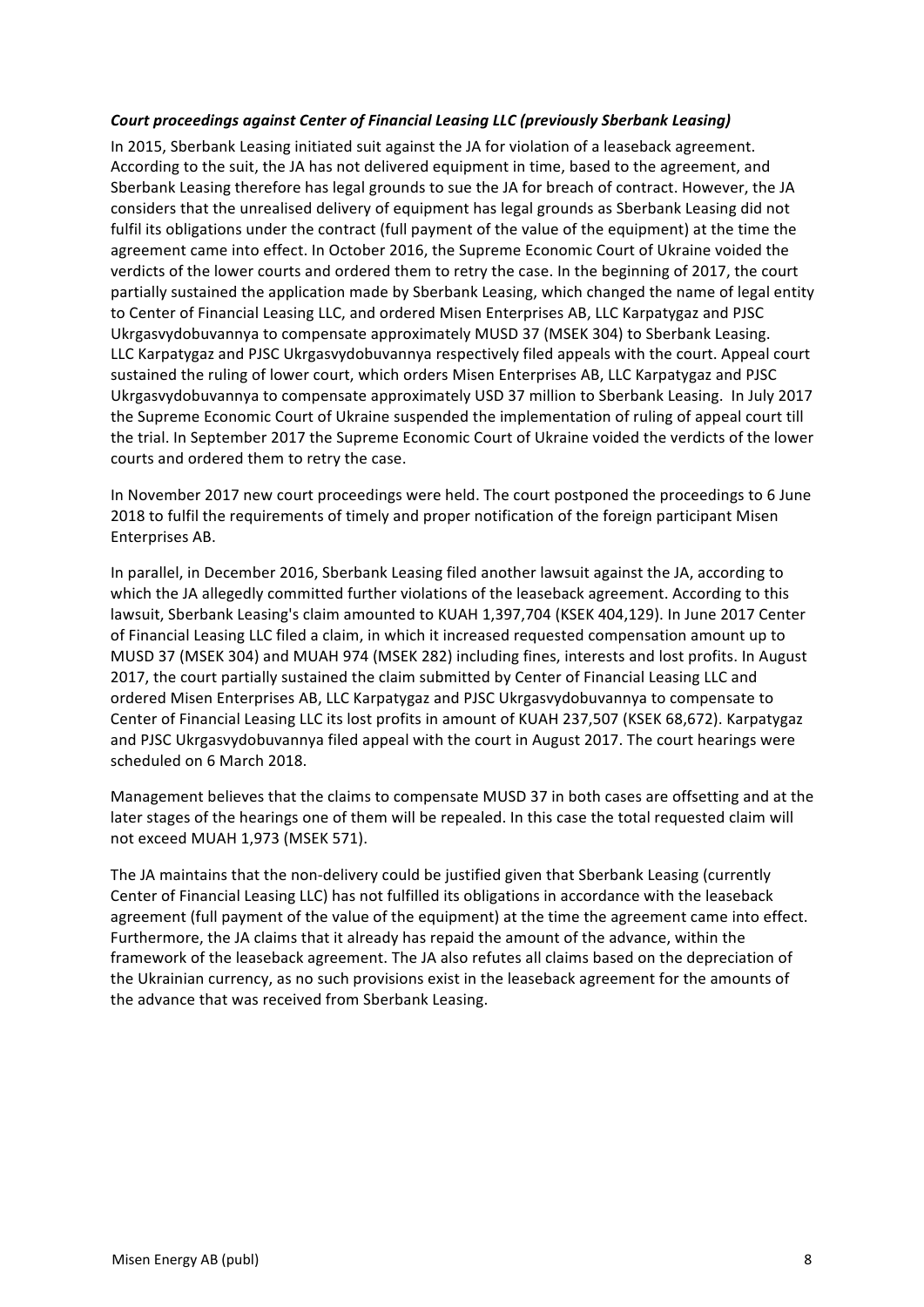### **Essential events after the end of the 12M 2017**

#### *Criminal investigation*

Pre-trial investigations in criminal cases are ongoing.

In September 2017, PJSC Ukrgazvydobuvannya sent a criminal complaint to NABU (as defined above). NABU finished its pre-trial investigation and submitted a claim to the Commercial Court of Kiev. The court hearing is held on 15 May 2018.

#### **Operations in the JA in 2018**

#### **Operation of the Booster Compression Stations (BCSs)**

As of publishing of this report, PJSC Ukrgasvydobuvannya failed to make the lease payments to JA. PJSC Ukrgasvydobuvannya declared that it offset its lease payment against the alleged payments that LLC Karpatygaz should make to PJSC Ukrgasvydobuvannya. LLC Karpatygaz objected these claims and initiated the court proceedings in Ukrainian courts to invalidate the set-off notices. The court proceedings are ongoing.

#### *Sale of hydrocarbons*

As of publishing of this report, PJSC Ukrgazvydobuvannya refused to deliver to JA hydrocarbons produced since December 2016 until February 2018.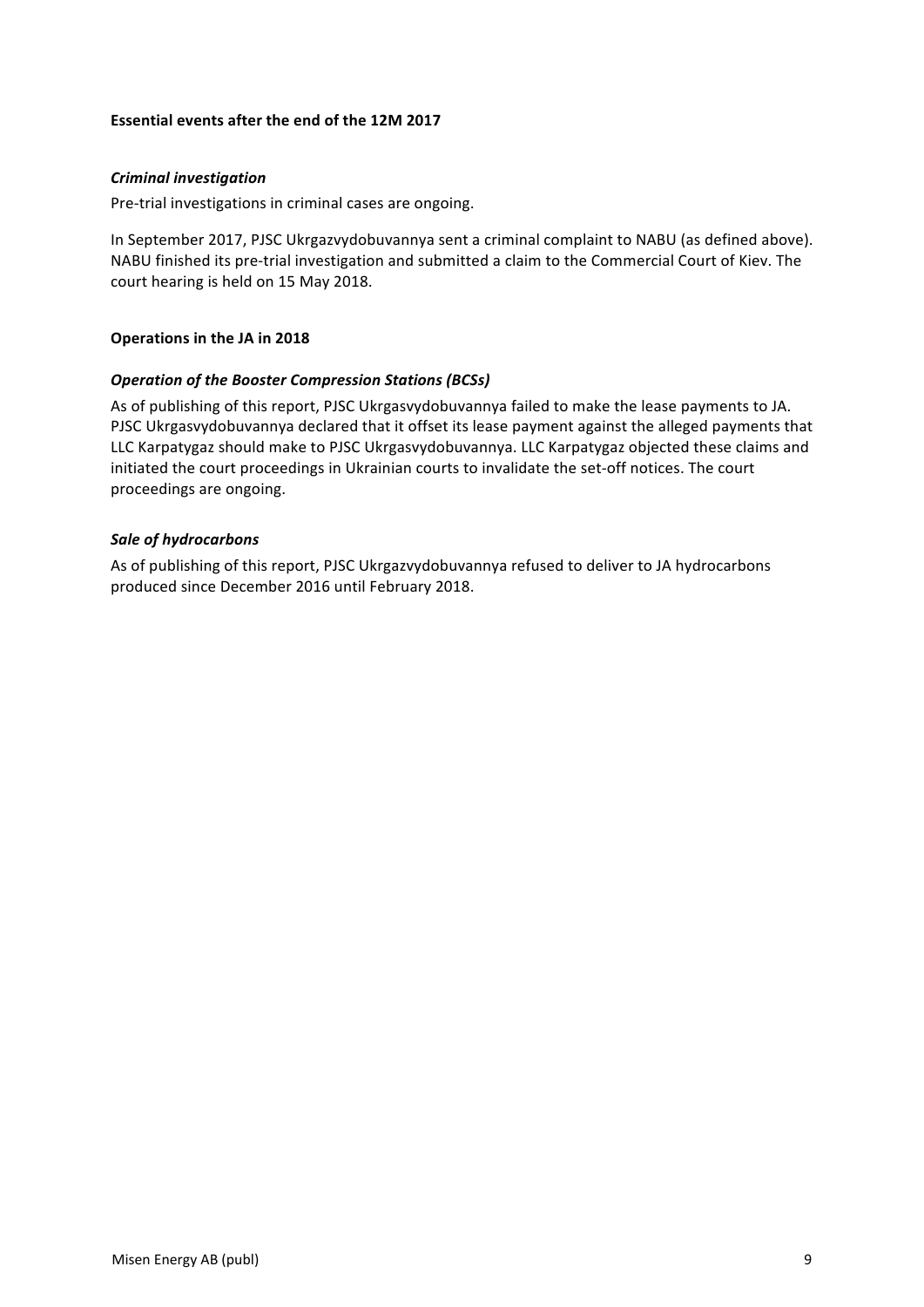# **3. Results – the Misen Group and the Company**

Misen Group net turnover for fourth quarter of 2017 was KSEK 13,078 (KSEK 125,028) and the Parent Company net turnover for this period was KSEK 1,394 (KSEK 1,394).

In the fourth quarter of 2017 loss after financial items for the Misen Group was KSEK -1,012,703 (KSEK -12,408) the Parent Company loss after financial items made up KSEK -6,375 (KSEK -5,620).

For 12M 2017, the Misen Group net turnover amounted to KSEK 35,549 (KSEK 675,340). The Misen Group accounted for an operating loss of KSEK -1,071,529 for 12M 2017 (income of KSEK 18,832 for the same period 2016). Loss after financial items for the period was KSEK -1,071,791 (loss of KSEK -5,509 for the same period 2016). The lower operating results and results after financial items are are mainly influenced by deconsolidation of the JA from the Group's financial statements as explained above.

The Parent Company net turnover for 12M 2017 amounted to KSEK 5,577 (KSEK 5,577). Loss after financial items for the Parent Company amounted to KSEK -26,036 (KSEK -33,079). The loss after financial items includes a result from sale of shares in subsidiaries of KSEK -9,562 (KSEK -9,309).

During 12M 2017, due to violation of JAA by PJSC Ukrgasvydobuvannya, the production of natural gas attributable to the JA was at zero level (596.6 mmcm during the same period 2016).

### **Financial assets and liabilities**

During 12M 2017 JA wrote-off KUAH 40,464 (KSEK 12,770) in bad debt. The subsidiary LLC Karpatygaz as the operator of JA is engaged in constructive negotiations with the debtors. The settlement of these outstanding obligations is also sought through the legal proceedings in Ukraine.

The fair value of the financial assets and financial liabilities is estimated to equal the carrying value.

### **Contingent liabilities**

As of 31 December 2017 Misen group contingent liabilities amounted to KSEK 60,301 (KSEK 1,020,086), the change is explained by the deconsolidation.

### **Cash position**

As of 31 December 2017, the cash balance of the Misen Group was KSEK 2,181 (KSEK 12,498). The cash flow from operations after changes in working capital for 12M 2017 was KSEK -40,210 (KSEK 15,211).

The cash effect of the deconsolidation of the JA as at 31 December 2017 was KSEK -247, corresponding to the cash balance in the JA at the time of deconsolidation.

### **Capital expenditure**

The Misen Group's capital expenditure on equipment for gas production in Ukraine related to the JA activity during 12M 2017 amounted to KSEK 7,654 (KSEK 14,508).

As of 31 December 2017 capital expenditure orders not yet delivered have been placed at an aggregate value of KSEK 3,643. The capital expenditures are equipment, project works, constructions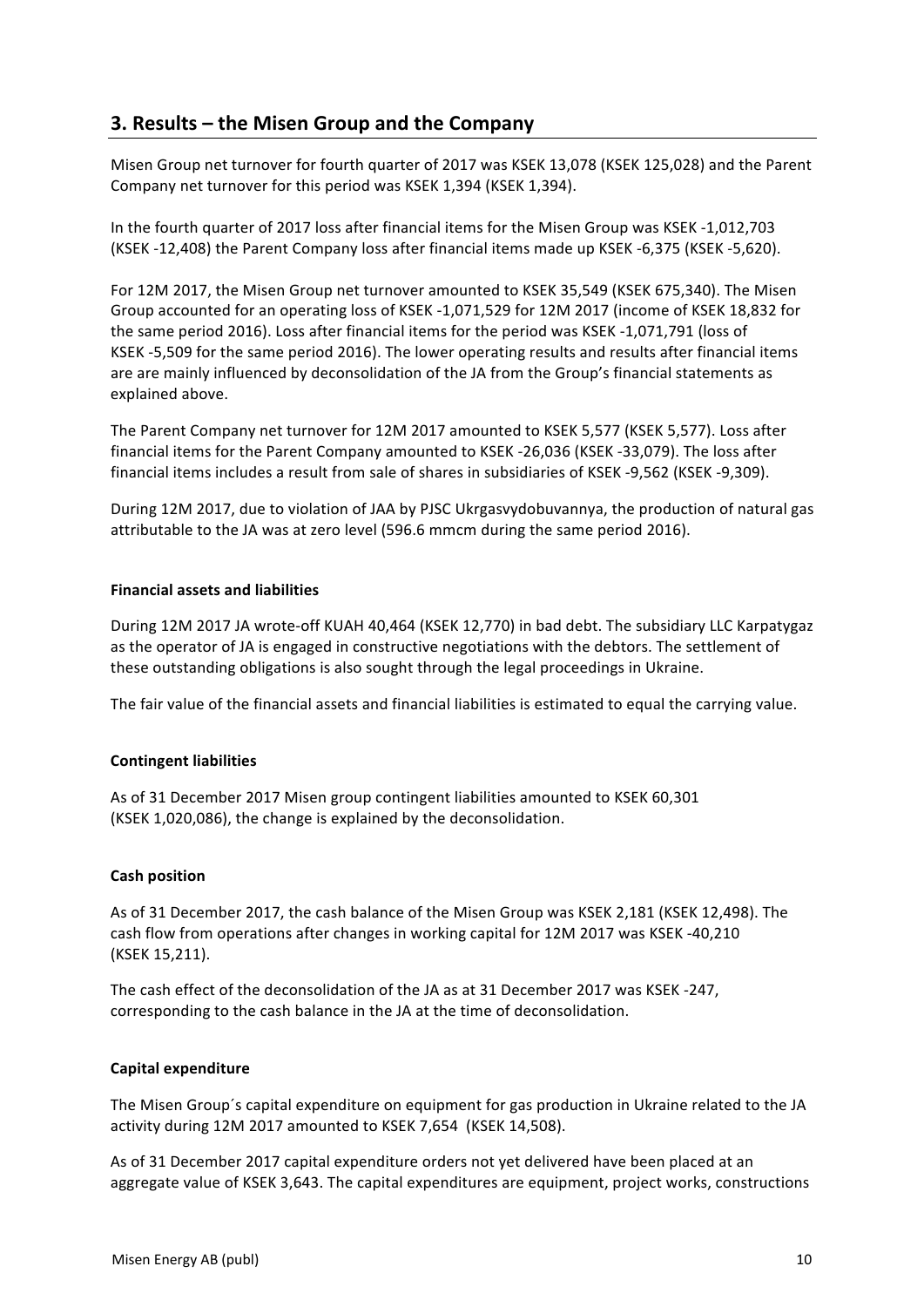and constructions in progress for extraction of natural gas.

#### **Proposed disposition of parent company earnings**

Retained earnings for the parent company amounts to KSEK 3,589. The Board proposes that the retained earnings are carried forward and no dividend is paid.

#### **Amendments to the tax code**

As reported in previous reports, as of 1 January 2015 Ukrainian Parliament adopted amendments to the tax code. According to the adopted amendments, Joint Activities are not corporate profit tax ("CPT") payers starting from 2015. Instead, Joint Activities' operators are liable to pay income taxes on behalf of the participants. In December 2015 Ukrainian Parliament adopted additional amendments to the tax code. According to these amendments the CPT return is submitted within 40 days after the end of reporting period on a quarterly basis. The CPT obligations are based on the tax returns for the previous quarter and are paid within 10 days after submission of the return.

In this report it has been assumed that Misen Group with regard to the taxes related to JA will be tax payer according to Ukrainian legislation based on the presumption that it has an operating activities within the country. Joint operations such as the JA in Ukraine has no clear definition in the Swedish Tax Legislation. JA has in the tax return of Misen Enterprises for 2015 been treated as a foreign legal entity taxed by the participants (Sw. *I utlandet delägarbeskattad juridisk person*). This report has been prepared on the assumption that the income in the JA accrued before 1 January 2015 will not be subject to Swedish tax, that the holding in the JA is considered as business-related shares (Sw. *näringsbetingade aktier*) until 31 december 2014 and that the Ukrainian income tax may be deducted from Swedish income tax.

After the sale of 47.5% of the shares in Misen Enterprises AB the Parent Company can no longer utilize the tax losses carried forward through group contribution from Misen Enterprises AB.

During 12M 2017 JA paid KUAH 10,881 (KSEK 3,434) as corporate profit tax on behalf of Misen Group to Ukrainian tax authorities related to prior years.

#### **Expected future development of the Company and going concern**

As described earlier in this report, the participants of the JAA No.3 have confirmed their agreement to terminate the JAA No 3 on 24 January 2018. Due to this fact, the JA can no longer be considered a going concern. The value of the net assets and the size of the any compensation entitled to the Group as a consequence of the termination of the JAA No.3 is uncertain at the date of this report. To account for an asset in accordance with IFRS the asset needs to be virtually certain which is not the case as the size of any compensation is dependent on the outcome of the arbitration.

For the remaining operations of the Group, management continues to investigate the available finance options and will inform the market accordingly. As financing is not secured for upcoming 12 months and there is material uncertainty that may cast significant doubt on the Misen Group's ability to continue as a going concern. Therefore, the Misen Group may be unable to realize its assets and discharge its liabilities in the normal course of business. Management's view is that there are realistic alternatives available to finance the Group's future operations and the Group accounts are therefore prepared based on the going concern assumption.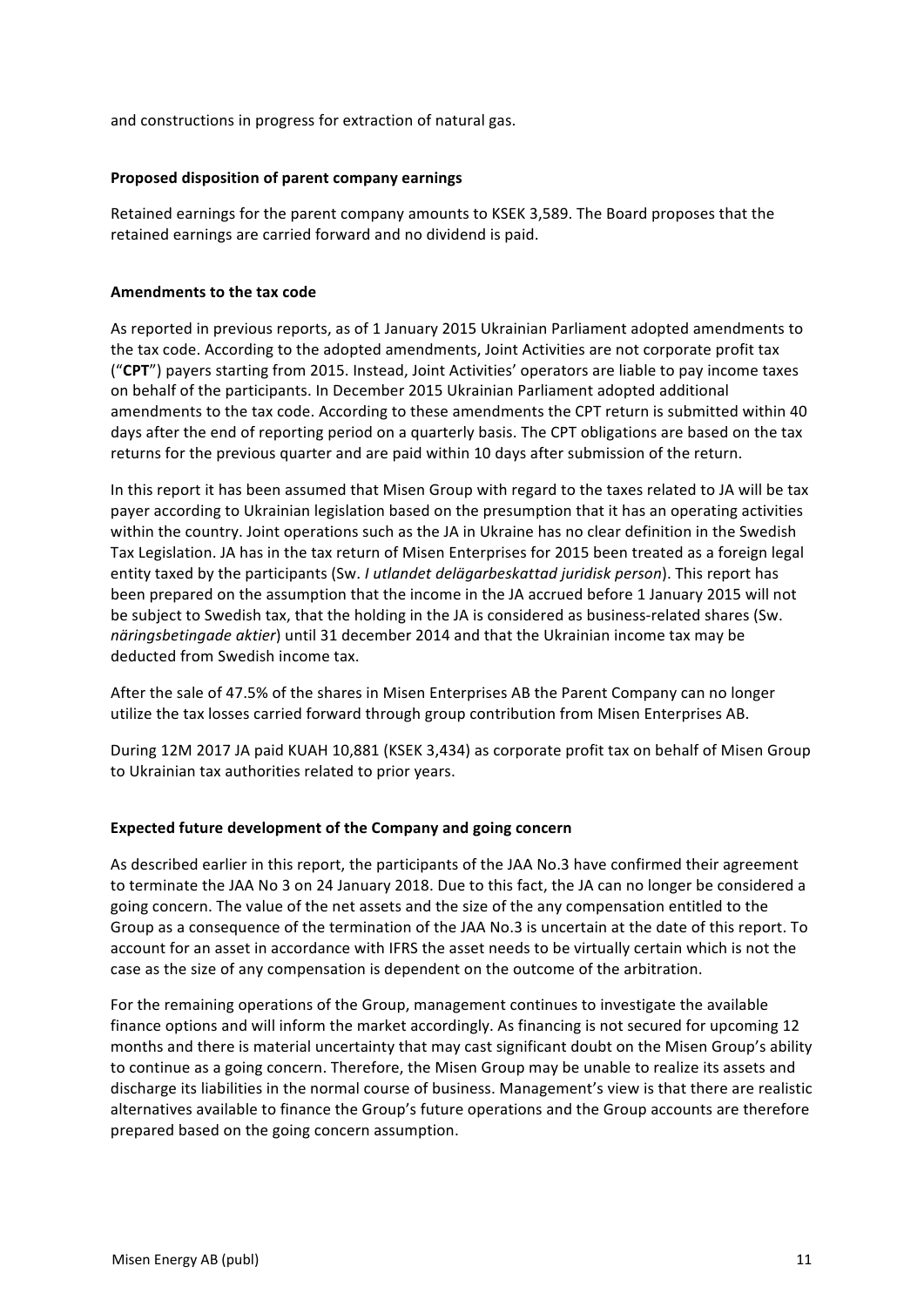#### **Sector information - the Misen Group**

The Misen Group operational activities are located in Ukraine. Solely administrative issues are undertaken in Sweden.

#### **Geographical area**

|                       |         | 31 December 2017 | 31 December 2016 |
|-----------------------|---------|------------------|------------------|
| (All amounts in KSEK) |         |                  |                  |
| Net sales, external:  |         |                  |                  |
|                       | Sweden  | --               |                  |
|                       | Ukraine | 7,082            | 653,122          |
| Fixed assets:         |         |                  |                  |
|                       | Sweden  | --               | --               |
|                       | Ukraine | 4                | 508,677          |

### **Transactions with related parties**

|                                           | 31 December 2017 | 31 December 2016 |
|-------------------------------------------|------------------|------------------|
| (All amounts in KSEK)                     |                  |                  |
| Ukrgasvydobuvannya*:                      |                  |                  |
| Sale                                      | 35,503           | 43,503           |
| Purchase                                  | 9,491            | 128,028          |
| Short-term receivables                    |                  |                  |
| Short-term debts                          |                  | 72               |
| Management, Board and major Shareholders: |                  |                  |
| Purchase of services                      | 23,282           | 7,759            |
| Interest                                  | 1,439            | 1,632            |
| Salaries and remunerations                | 5,029            | 5,608            |
| Short-term debts                          | 9,229            | 1,862            |
| Long-term debts                           |                  |                  |

*\* 100% of the transaction values.*

#### **Environmental impact**

The JA operations have an impact on the environment in Ukraine, which is governed by laws and conventions, which in turn control the JA's operations as regards to the environment. Oil and natural gas operations are subject to extensive regulations with respect to the environment at both international and national levels. Environmental legislation covers the control of water and air pollution, waste, licensing requirements, restrictions on operations in environmentally sensitive and coastal areas. Environmental regulations are expected to become more stringent over time, which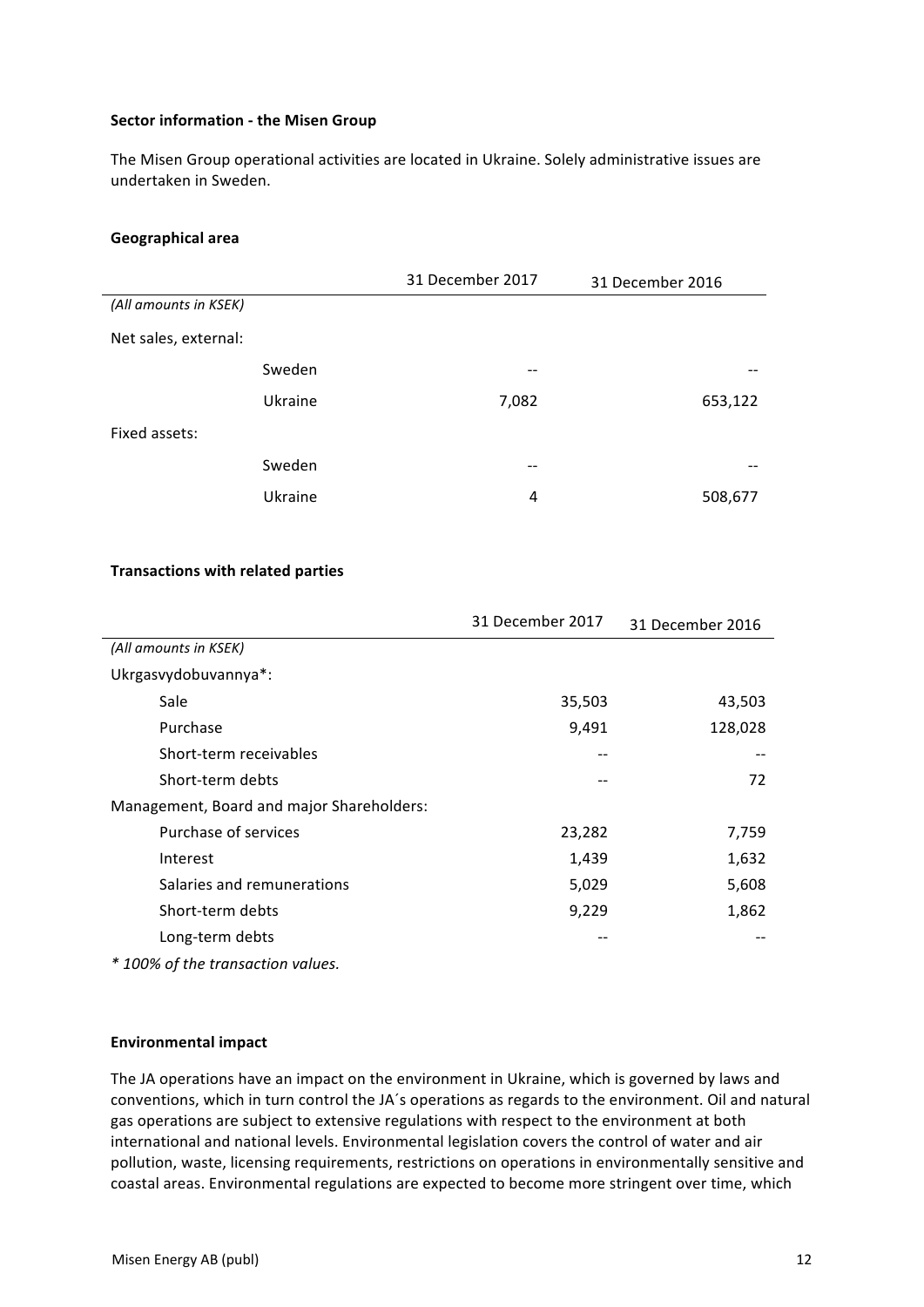will most likely result in increasing costs. The JA meets the environmental requirements in order to maintain existing licenses or obtain new ones.

## **Accounting principles**

This report is prepared according to the International Financial Reporting Standards (IFRS), as adopted by EU. This report is prepared according to IAS 34 and The Swedish Annual Accounts Act as well as RFR 2, Accounting for legal entities. The accounting principles for the Misen Group as well as for the Company are identical to the last annual and quarterly reports.

### **Financial and other risks**

Misen Group focuses on increasing the local hydrocarbons production in Ukraine by undertaking a large-scale investment program focused on development and modernization of gas production infrastructure. In this activity, the Group works with a complex set of industry-specific risks such as price trends for oil and gas, currency risk and interest rate risks, regulatory matters relating to investigations, processing and environment and uncertainty in the value of the completed exploration work and the subsequent field development. With operations being focused on production rather than exploration, the risk exposure could be considered as being moderate.

A more in-depth explanation of the different risk exposures in the Company's business is included in the annual report 2016.

## **First North**

Misen Energy AB (publ) is listed on First North, which is an alternative market place operated by Nasdaq First North Stockholm and the Company adheres to the rules and regulations for First North. The Certified Adviser of the Company is Erik Penser Bank AB.

## **Publication of the January - December 2017 year-end report**

This January - December 2017 year-end report is published at the Company's website (http://www.misenenergy.se), and a printed version can be ordered at info@misenenergy.se.

*This information is information that Misen Energy AB (publ) is obliged to make public pursuant to the EU Market Abuse Regulation and the Securities Markets Act. The information was submitted for*  publication, through the agency of the contact person set out above, at 10:00 CET on 28 February *2018.*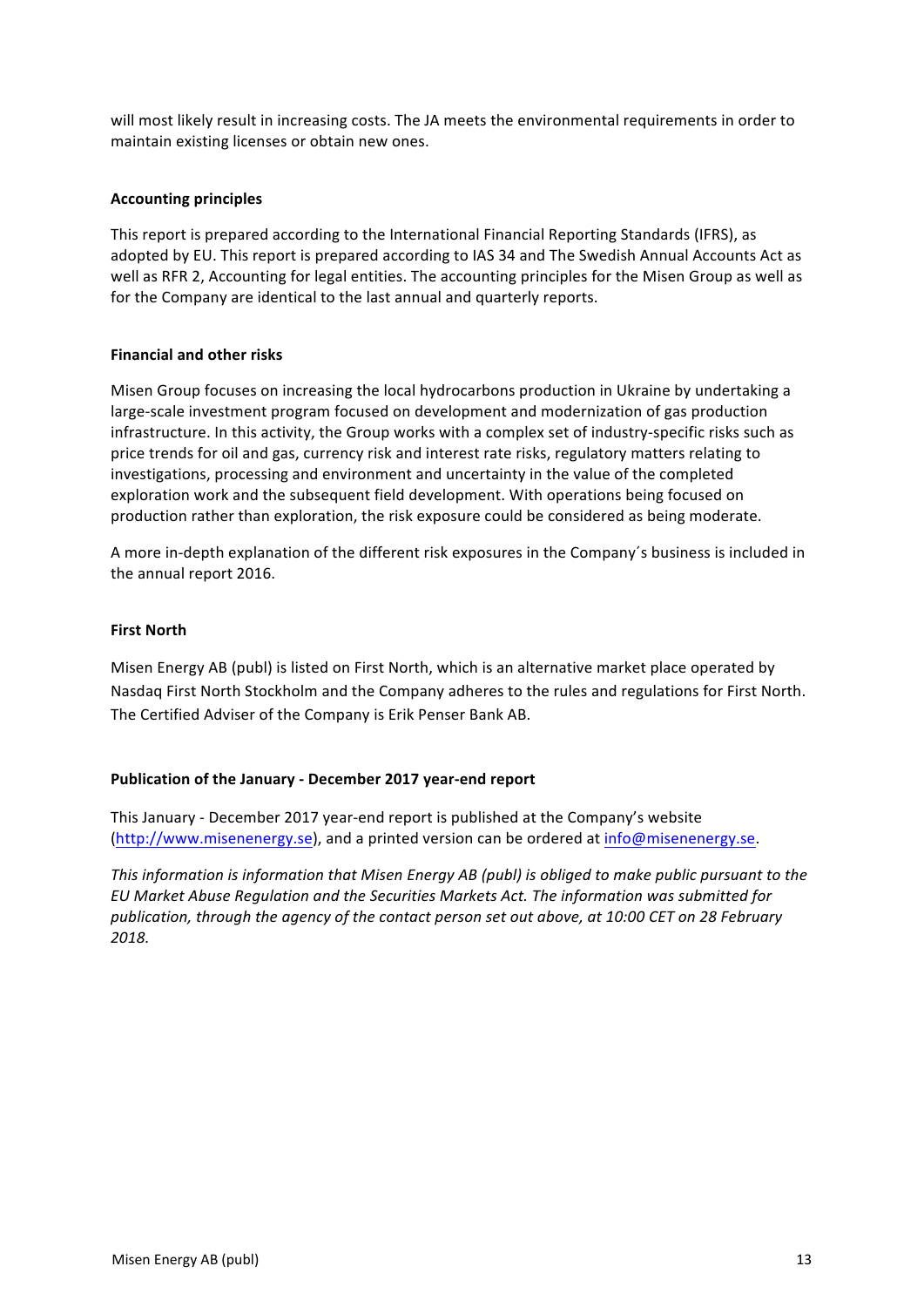#### **Future reports**

Next report, the annual report 2017, will be published on 5 April 2018.

The AGM will be held 26 April 2018.

The report for the first quarter 2018 will be published 31 May 2018.

This report has not been subject to review by the Company's auditors.

Stockholm, 28 February 2018.

#### **Misen Energy AB (publ)**

The Board and Managing Director

For further information, please contact: Göran Wolff, MD

| Direct line: | +46 31 759 50 72     |
|--------------|----------------------|
| Mobile:      | +46 709 45 48 48     |
| E-mail:      | goran@misenenergy.se |
|              | info@misenenergy.se  |

Misen Energy AB (publ) (formerly Svenska Capital Oil AB (publ)) is a Swedish upstream oil and gas company with operations in Ukraine. The company was founded in 2004 and its shares are traded on Nasdaq First North since 12 June 2007.

In 2011, Misen Energy AB (publ) acquired Misen Enterprises AB and its Ukrainian subsidiary, LLC Karpatygaz, including the rights to 50.01% of the revenue and profit from a gas production project in Ukraine. Under IFRS rules, this transaction is classified as a reverse takeover. In consideration of the acquisition, a new share issue was carried out. The gas producing assets were acquired by production cooperation via a joint activity project governed by a Joint Activity Agreement between at that time the wholly-owned direct and indirect subsidiaries of Misen Energy AB (publ), i.e. Misen Enterprises AB and LLC Karpatygaz (together 50.01%) and PJSC Ukrgasvydobuvannya (49.99%), a subsidiary of the National Joint Stock Company Naftogaz of Ukraine. PJSC Ukrgasvydobuvannya is the largest producer of natural gas in Ukraine. The purpose of the Joint Activity Agreement is to significantly increase production of gas and oil by providing modern technologies via a large-scale investment program for the purposes of attainment of profits.

In 2016 and in 2017, Misen Energy AB (publ) sold respectively 37.5 % and 10 % of Misen Enterprises AB shares to the Hong Kong based company Powerful United Limited. Owning (the remaining) 52.5% of Misen Enterprises AB shares, Misen Energy AB (publ) maintains full control of the company and preserves a right to obtain 52.5% of the future dividends from the operations in Ukraine.

The registered office of Misen Energy AB (publ) is in Stockholm and the shares are traded on First North under identification ticker MISE. The Certified Adviser of the company at Nasdaq First North is Erik Penser Bank AB.

For further information, please visit our website www.misenenergy.se.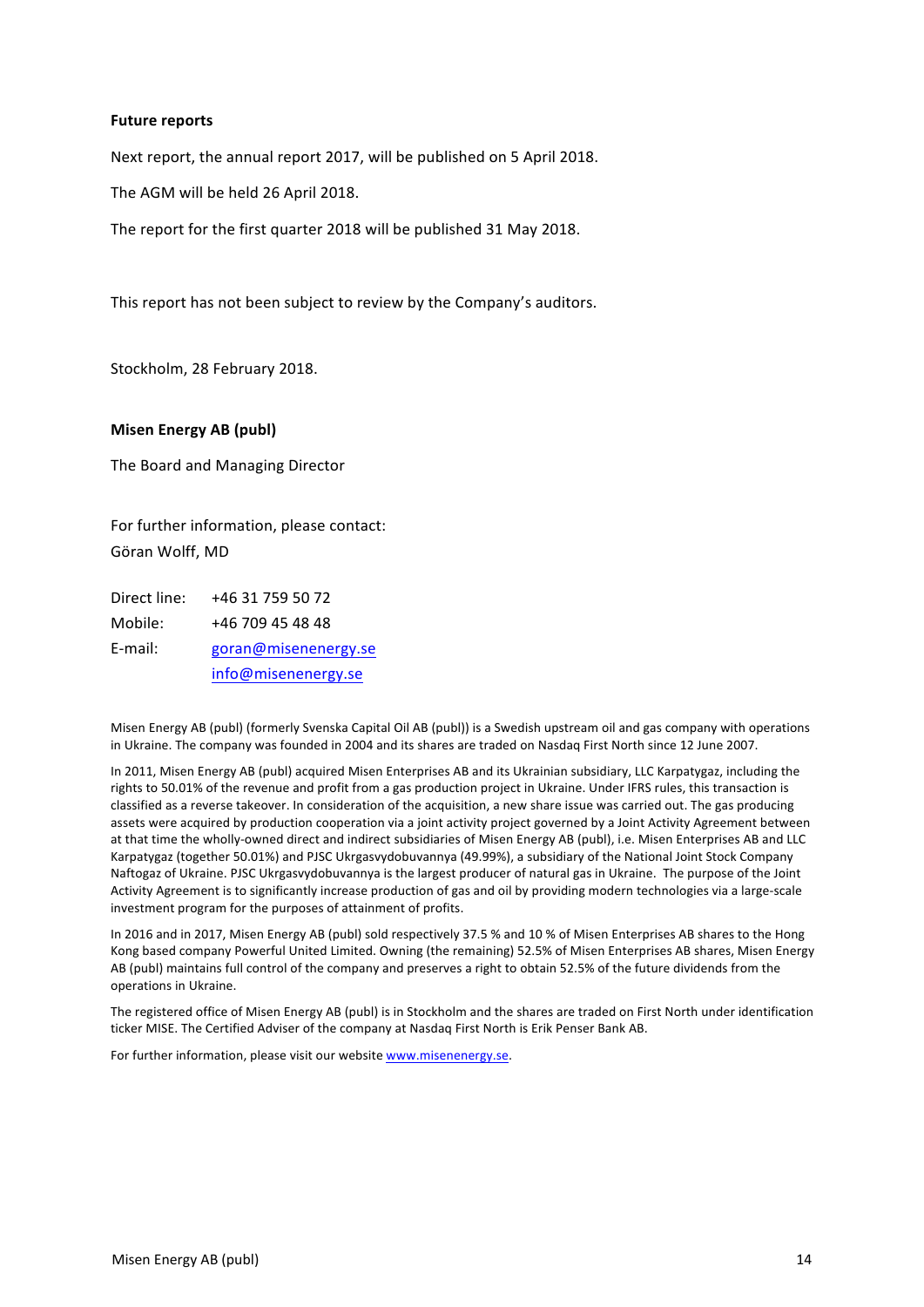#### **CONDENSED INCOME STATEMENT-THE GROUP**

|                                                                       | 1 Oct - 31 Dec | 1 Oct - 31 Dec | 1 Jan - 31 Dec | 1 Jan - 31 Dec |
|-----------------------------------------------------------------------|----------------|----------------|----------------|----------------|
|                                                                       | 2017           | 2016           | 2017           | 2016           |
| All amounts in KSEK                                                   | 3 months       | 3 months       | 12 months      | 12 months      |
| <b>Operating revenue</b>                                              |                |                |                |                |
| Net sales                                                             | 7,082          | 117,599        | 7,938          | 653,122        |
| Other operating income                                                | 5,996          | 7,424          | 27,611         | 21,868         |
| Result from associated companies                                      | 0              | 5              | 0              | 350            |
|                                                                       | 13,078         | 125,028        | 35,549         | 675,340        |
|                                                                       |                |                |                |                |
| <b>Operating expenses</b>                                             |                |                |                |                |
| Other external expenses                                               | $-28,260$      | $-89,076$      | $-73,779$      | $-549,519$     |
| Personnel expenses                                                    | $-3,833$       | $-4,792$       | $-11,860$      | $-16,174$      |
| Depreciation and amortisation of tangible and intangible fixed assets | $-4,507$       | $-14,034$      | $-28,562$      | $-41,734$      |
| Other operating cost                                                  | 66             | $-23,546$      | $-8,808$       | $-49,081$      |
| Result from deconsolidation                                           | -984,069       | 0              | $-984,069$     | 0              |
|                                                                       | $-1,020,603$   | $-131,448$     | $-1,107,078$   | $-656,508$     |
| <b>Operating income/loss</b>                                          | $-1,007,525$   | $-6,420$       | $-1,071,529$   | 18,832         |
| <b>Financial items</b>                                                | $-5,178$       | $-5,988$       | $-262$         | $-24,341$      |
| Profit/loss after financial items                                     | $-1,012,703$   | $-12,408$      | $-1,071,791$   | $-5,509$       |
| Taxes for the period                                                  | $-1,568$       | $-684$         | -427           | $-11,139$      |
| Profit for the period                                                 | $-1,014,271$   | $-13,092$      | $-1,072,218$   | $-16,648$      |
| Profit is attributable to:                                            |                |                |                |                |
| Owners of Misen Energy AB (publ)                                      | $-535,097$     | $-10,291$      | $-573,322$     | $-7,230$       |
| Non-contolling interests                                              | $-479,174$     | $-2,801$       | -498,896       | $-9,418$       |
|                                                                       | $-1,014,271$   | $-13,092$      | $-1,072,218$   | $-16,648$      |
| Statement of comprehensive income - The Group                         |                |                |                |                |
| Net profit for the period                                             | $-1,014,271$   | $-13,092$      | $-1,072,218$   | $-16,648$      |
| Other comprehensive income                                            |                |                |                |                |
| Items possible for later reclassification in income statement:        |                |                |                |                |
| <b>Translation differences</b>                                        | $-30,561$      | 3,142          | -73,946        | $-24,391$      |
| Reversed translationdifferencies                                      | 623,033        | $\Omega$       | 623,033        | 0              |
| Other comprehensive income for the period, net after taxes            | 592,472        | 3,142          | 549,087        | $-24,391$      |
| Total comprehensive income for the period                             | -421,799       | -9,950         | $-523,131$     | -41,039        |
| Total comprehensive income for the period is attributable to:         |                |                |                |                |
| Owners of Misen Energy AB (publ)                                      | $-224,166$     | 2,565          | $-286,901$     | $-26,901$      |
| Non-contolling interests                                              | $-197,633$     | $-12,515$      | $-236,230$     | $-14,138$      |
|                                                                       | $-421,799$     | $-9,950$       | $-523,131$     | $-41,039$      |
|                                                                       |                |                |                |                |

Net earnings per share, attributable to the owners of Misen Energy AB's (publ) (in SEK per share)

| Net earnings for the period, before and after dilution | -0.07 | $-0.05$ |
|--------------------------------------------------------|-------|---------|
|                                                        |       |         |

Average number of shares for the period was 145,068,222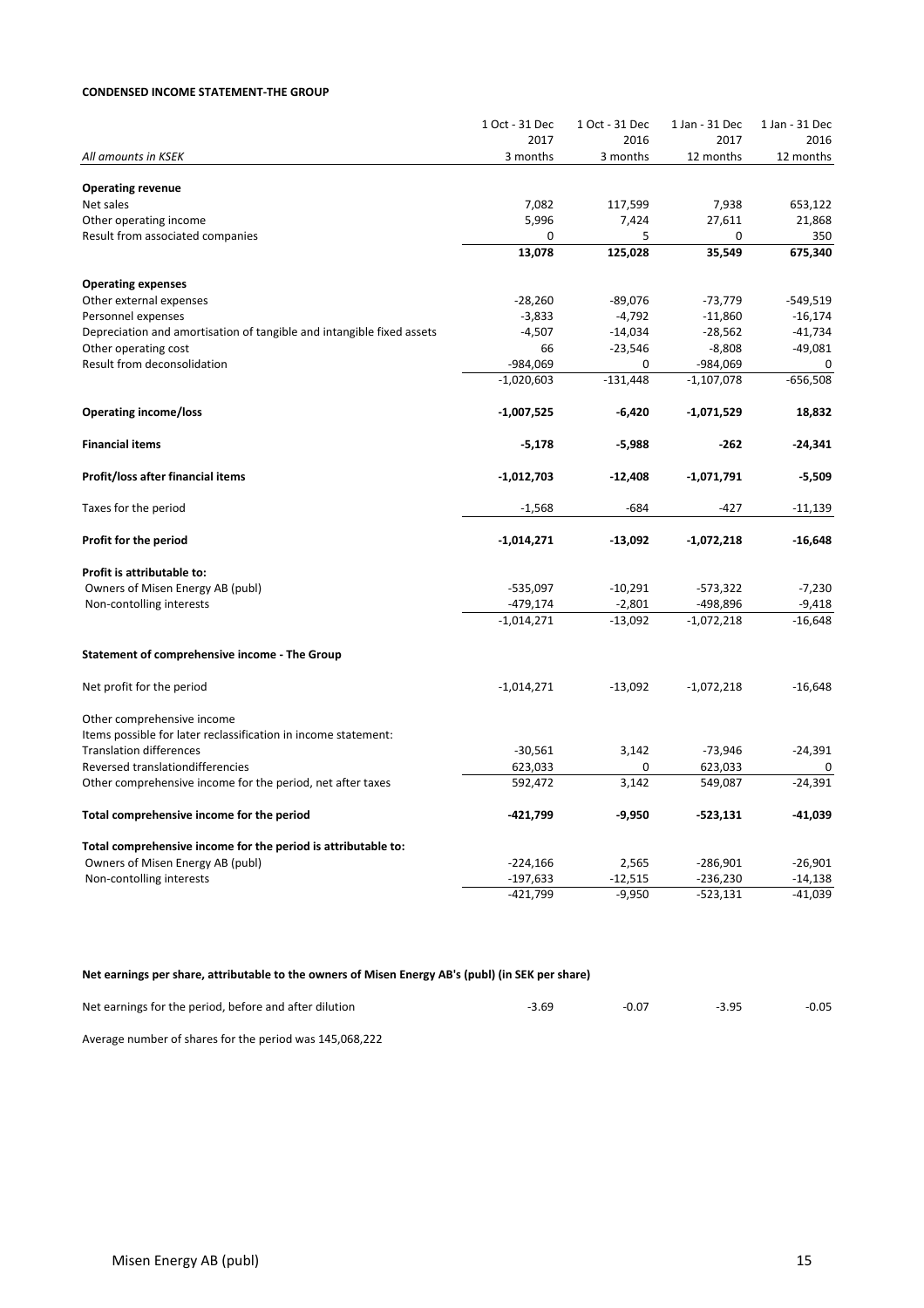# **CONDENSED BALANCE SHEET-THE GROUP**

| All amounts in KSEK                                     | 31 Dec 2017  | 31 Dec 2016 |
|---------------------------------------------------------|--------------|-------------|
| <b>ASSETS</b>                                           |              |             |
| <b>Non-current assets</b>                               |              |             |
| Intangible fixed assets                                 | $\mathbf{1}$ | 28,951      |
| Tangible fixed assets                                   | 3            | 502,059     |
| Deferred tax receivables                                |              | 10,202      |
| <b>Total non-current assets</b>                         | 4            | 541,212     |
| <b>Current assets</b>                                   |              |             |
| Stock                                                   |              | 579         |
| Accounts receivable                                     | 397          | 20,260      |
| Other receivables                                       | 2,943        | 13,869      |
| Prepaid expenses and accrued income                     | 355          | 4,015       |
| <b>Total current assets</b>                             | 3,695        | 38,723      |
| <b>Cash and bank balances</b>                           | 2,181        | 12,498      |
| <b>Total current assets</b>                             | 5,876        | 51,221      |
| <b>TOTAL ASSETS</b>                                     | 5,880        | 592,433     |
|                                                         |              |             |
| All amounts in KSEK                                     | 31 Dec 2017  | 31 Dec 2016 |
| <b>EQUITY AND LIABILITIES</b>                           |              |             |
| Equity attributable to owners of Misen Energy AB (publ) | 8,659        | 296,921     |
| Non-controlling interests                               | $-28,604$    | 167,637     |
| <b>Total equity</b>                                     | $-19,945$    | 464,558     |
| <b>Non-current liabilities</b>                          |              |             |
| Other long-term liabilities                             |              | 36,197      |
| <b>Total non-current liabilities</b>                    | 0            | 36,197      |
| <b>Current liabilities</b>                              |              |             |
| Accounts payable                                        | 21,603       | 6,581       |
| Tax debts                                               |              | 1,711       |
| Short-term loans                                        |              | 29,848      |
| Other short-term debt to JA                             |              | 44,426      |
| Other short-term debt                                   | 781          | 3,521       |
| Accrued expenses and deferred income                    | 3,441        | 5,591       |
| <b>Total current liabilities</b>                        | 25,825       | 91,678      |
| <b>TOTAL EQUITY AND LIABILITIES</b>                     | 5,880        | 592,433     |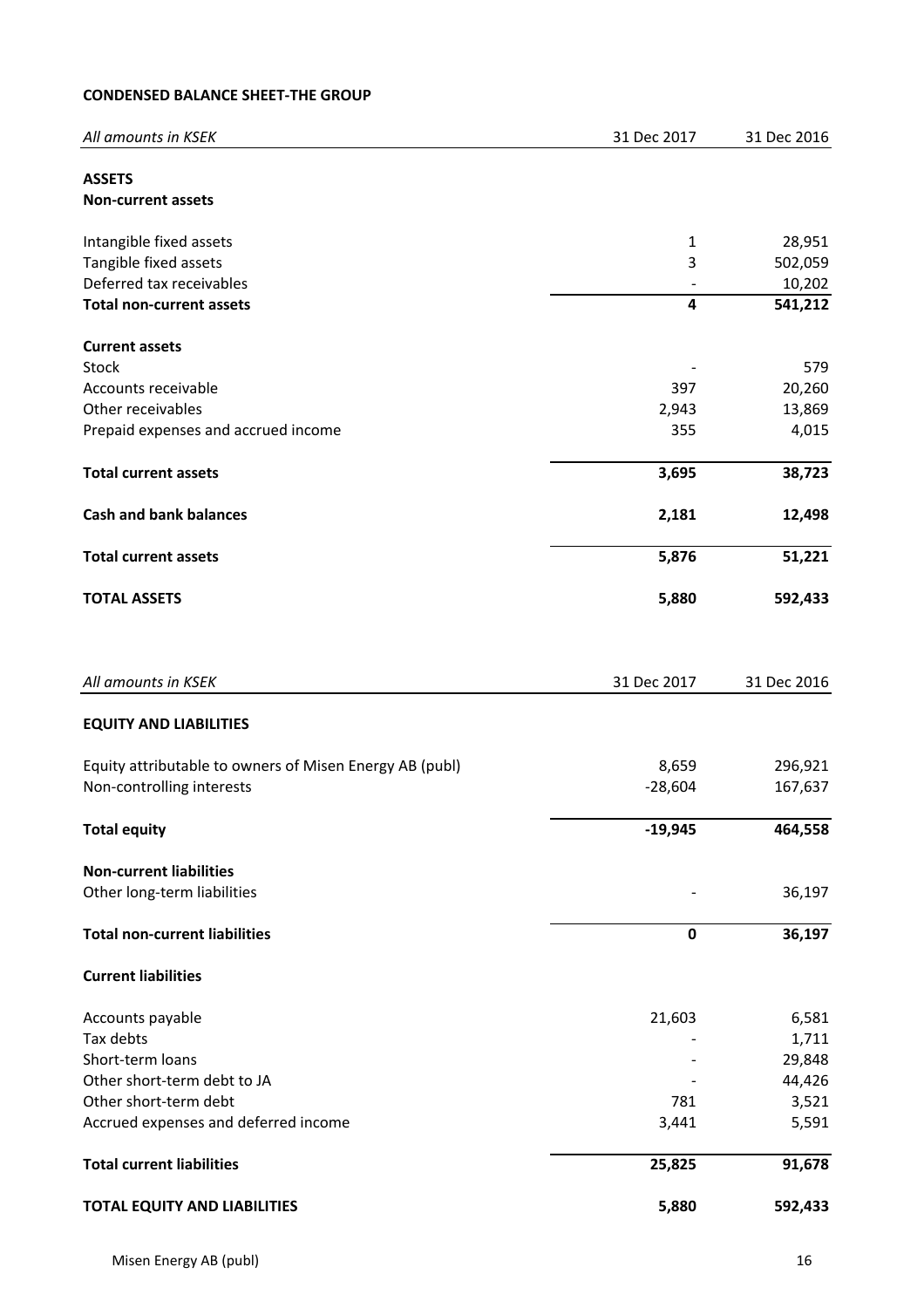#### **CONDENSED STATEMENT OF CHANGES IN EQUITY - THE GROUP**

|                                                   |               |              | Attributable to owners of Misen Energy AB (publ) |            |              |             |                     |
|---------------------------------------------------|---------------|--------------|--------------------------------------------------|------------|--------------|-------------|---------------------|
|                                                   | Share capital | Other equity | Other reserves                                   | Retained   | <b>Total</b> | Non-        | <b>Total equity</b> |
|                                                   |               |              |                                                  | earnings   |              | controlling |                     |
| All amounts in KSEK                               |               |              |                                                  |            |              | interests   |                     |
| Equity brought forward 2016-01-01                 | 290,136       | $-274,435$   | $-529,653$                                       | 853,370    | 339,418      | 0           | 339,418             |
| <b>Net result</b>                                 |               |              |                                                  |            |              |             |                     |
| Net result of the year Jan - Dec 2016             |               |              |                                                  | $-7,230$   | $-7,230$     | $-9,418$    | $-16,648$           |
| Other comprehensive income                        |               |              |                                                  |            |              |             |                     |
| <b>Translation difference</b>                     |               | ٠            | $-19,671$                                        | 0          | $-19,671$    | $-4,720$    | $-24,391$           |
| Total comprehensive income                        | 0             | 0            | $-19,671$                                        | $-7,230$   | $-26,901$    | $-14,138$   | $-41,039$           |
| Transactions with non-contolling interests        |               |              |                                                  |            |              |             |                     |
| Sale of shares in subsidiary                      | 0             | 0            | 0                                                | $-3,265$   | $-3,265$     | 3,265       | 0                   |
| Other transactions with non-controlling interests | 0             | 0            | 0                                                | $-15,596$  | $-15,596$    | 181,775     | 166,179             |
| Total transactions with non-controlling interests | 290,136       | $-274,435$   | -549,324                                         | 830,544    | 296,921      | 167,637     | 464,558             |
| Equity brought forward 2016-12-31                 | 290,136       | $-274,435$   | $-549,324$                                       | 830,544    | 296,921      | 167,637     | 464,558             |
| Equity brought forward 2017-01-01                 | 290,136       | $-274,435$   | -549,324                                         | 830,544    | 296,921      | 167,637     | 464,558             |
| Net result                                        |               |              |                                                  |            |              |             |                     |
| Net result of the year Jan - Dec 2017             | 0             | 0            | 0                                                | $-573,232$ | -573,232     | -498,986    | $-1,072,218$        |
| Other comprehensive income                        |               |              |                                                  |            |              |             |                     |
| Reversed translationdifferencies                  | 0             | 0            | 589,848                                          | $-262,755$ | 327,093      | 295,941     | 623,034             |
| <b>Translation difference</b>                     | 0             | 0            | $-40,761$                                        | 0          | $-40,761$    | $-33,185$   | $-73,946$           |
| <b>Total comprehensive income</b>                 | 0             | 0            | 549,087                                          | $-835,987$ | $-286,900$   | $-236,230$  | $-523,130$          |
| Transactions with non-contolling interests        |               |              |                                                  |            |              |             |                     |
| Sale of shares in subsidiary                      | 0             | 0            | 0                                                | $-1,362$   | $-1,362$     | 39,990      | 38,628              |
| Total transactions with non-controlling interests | 0             | 0            | 0                                                | $-1,362$   | $-1,362$     | 39,990      | 38,628              |
| Equity brought forward 2017-12-31                 | 290,136       | $-274,435$   | $-237$                                           | -6,805     | 8,659        | $-28,604$   | $-19,945$           |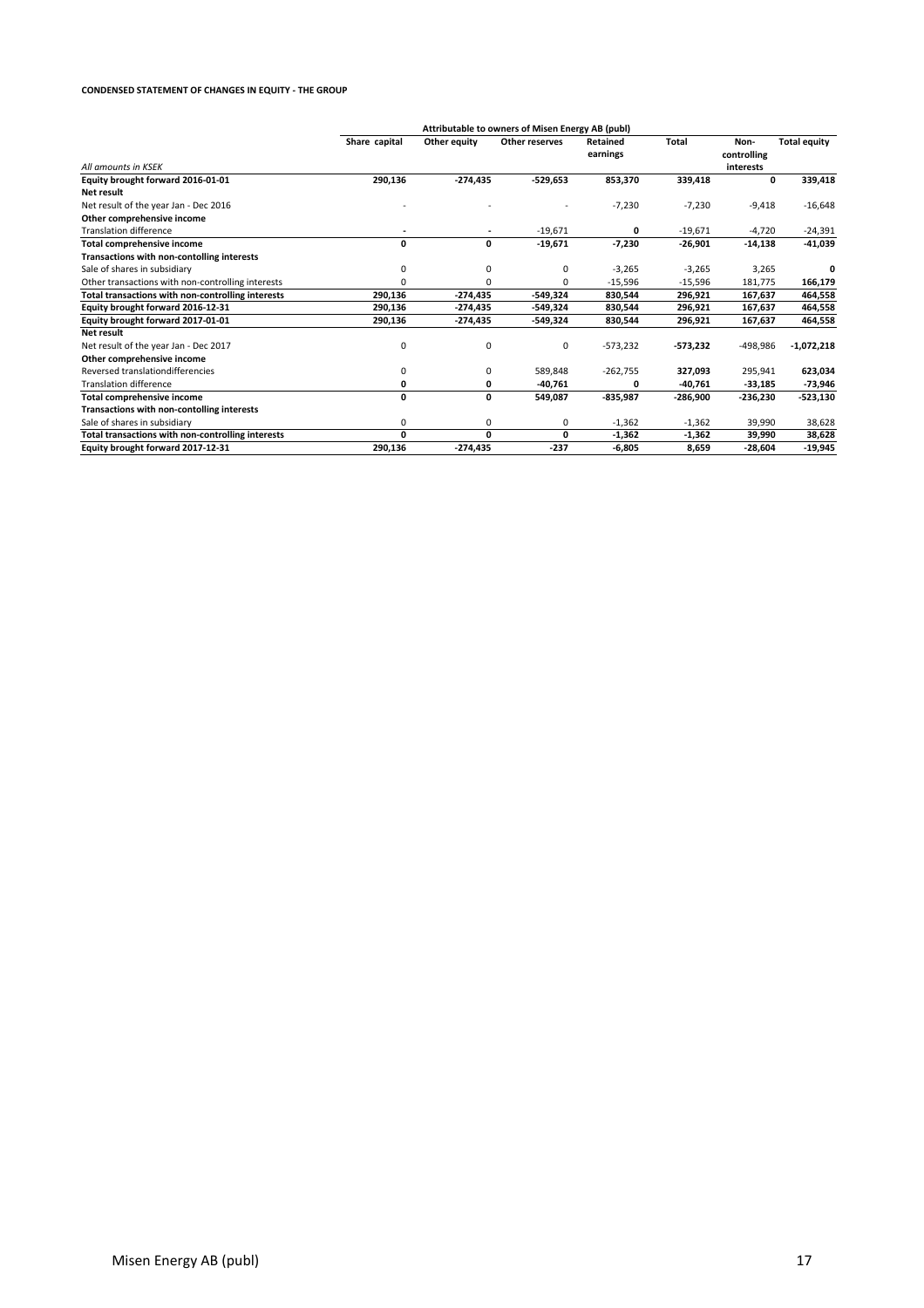|                                               | 1 Jan-31 Dec | 1 Jan-31 Dec |
|-----------------------------------------------|--------------|--------------|
|                                               | 2017         | 2016         |
| All amounts in KSEK                           | 12 months    | 12 months    |
| <b>Operating activities</b>                   |              |              |
| Operating income                              | $-1,071,529$ | 18,832       |
| Adjustment for non-cash items                 | 991,959      | 70,066       |
| Interest and dividends received               | 156          | 2,714        |
| Interest paid                                 | $-5,461$     | $-7,390$     |
| Income tax                                    | 0            | $-9,807$     |
| Cash flow from operating activities           |              |              |
| before working capital changes                | $-84,875$    | 74,415       |
| Decrease(+)/increase in stocks                | 103          | 2,437        |
| Decrease(+)/increase in receivables           | 12,975       | 1,105        |
| Decrease(-)/increase in short-term debts      | 31,587       | $-62,746$    |
| <b>Cash-flow from operating activities</b>    | $-40,210$    | 15,211       |
| <b>Investing activities</b>                   |              |              |
| Acquisition of tangible and intangible assets | $-7,654$     | $-14,508$    |
| Sale of tangible and intangible assets        | 583          | 1,464        |
| Sale of shares in subsidiary                  | 27,591       | 25,517       |
| Cash flow from investing activities           | 20,520       | 12,473       |
| <b>Financing activities</b>                   |              |              |
| Change in interestbearing debt (increase+)    | 9,598        | $-22,330$    |
| <b>Cash flow from financing activities</b>    | 9,598        | $-22,330$    |
|                                               |              |              |
| Cash flow for the period                      | $-10,092$    | 5,354        |
| Cash at the beginning of the period           | 12,498       | 7,413        |
| Exchange rate difference in cash              | $-225$       | $-269$       |
| Cash at the end of the period                 | 2,181        | 12,498       |

# **CONDENSED STATEMENT OF CASH FLOWS - THE GROUP**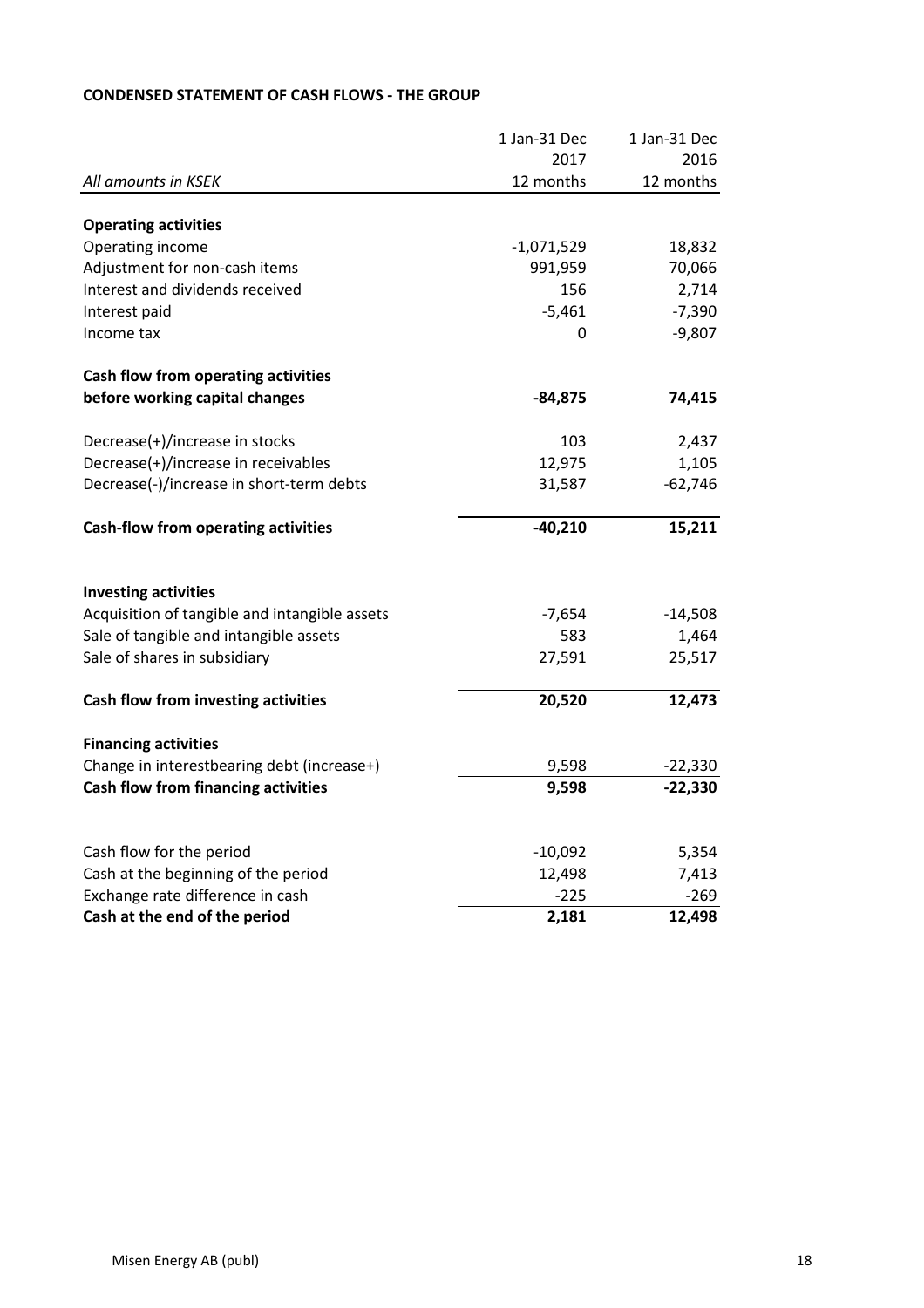#### **CONDENSED INCOME STATEMENT - PARENT COMPANY**

(Misen Energy AB (publ))

|                                                    | 1 Oct - 31 Dec | 1 Oct - 31 Dec | 1 Jan-31 Dec | 1 Jan-31 Dec |
|----------------------------------------------------|----------------|----------------|--------------|--------------|
|                                                    | 2017           | 2016           | 2017         | 2016         |
| All amounts in KSEK                                | 3 months       | 3 months       | 12 months    | 12 months    |
|                                                    |                |                |              |              |
| <b>Operating revenue</b>                           |                |                |              |              |
| Net sales                                          | 1,394          | 1,394          | 5,577        | 5,577        |
|                                                    | 1,394          | 1,394          | 5,577        | 5,577        |
| <b>Operating expenses</b>                          |                |                |              |              |
| Other external expenses                            | $-4,933$       | $-2,484$       | $-12,924$    | $-10,960$    |
| Personnel expenses                                 | $-3,087$       | $-4,530$       | $-7,686$     | $-10,418$    |
|                                                    | $-8,020$       | $-7,014$       | $-20,610$    | $-21,378$    |
| <b>Operating result</b>                            | $-6,626$       | $-5,620$       | $-15,033$    | $-15,801$    |
| Loss on sale of subsidiary                         | 251            |                | $-9,562$     | $-9,309$     |
| Interest expense                                   | 0              |                | $-1,441$     | $-7,969$     |
|                                                    | 251            | $\mathbf{0}$   | $-11,003$    | $-17,278$    |
| Profit/loss after financial items                  | $-6,375$       | $-5,620$       | $-26,036$    | $-33,079$    |
| Taxes for the period                               |                |                |              |              |
| Net profit/loss                                    | $-6,375$       | $-5,620$       | $-26,036$    | $-33,079$    |
| Statement of comprehensive income - Parent company |                |                |              |              |
| Net loss for the period                            | $-6,375$       | $-5,620$       | $-26,036$    | $-33,079$    |
| Other comprehensive income                         |                |                |              |              |
| Total comprehensive income for the period          | $-6,375$       | $-5,620$       | $-26,036$    | $-33,079$    |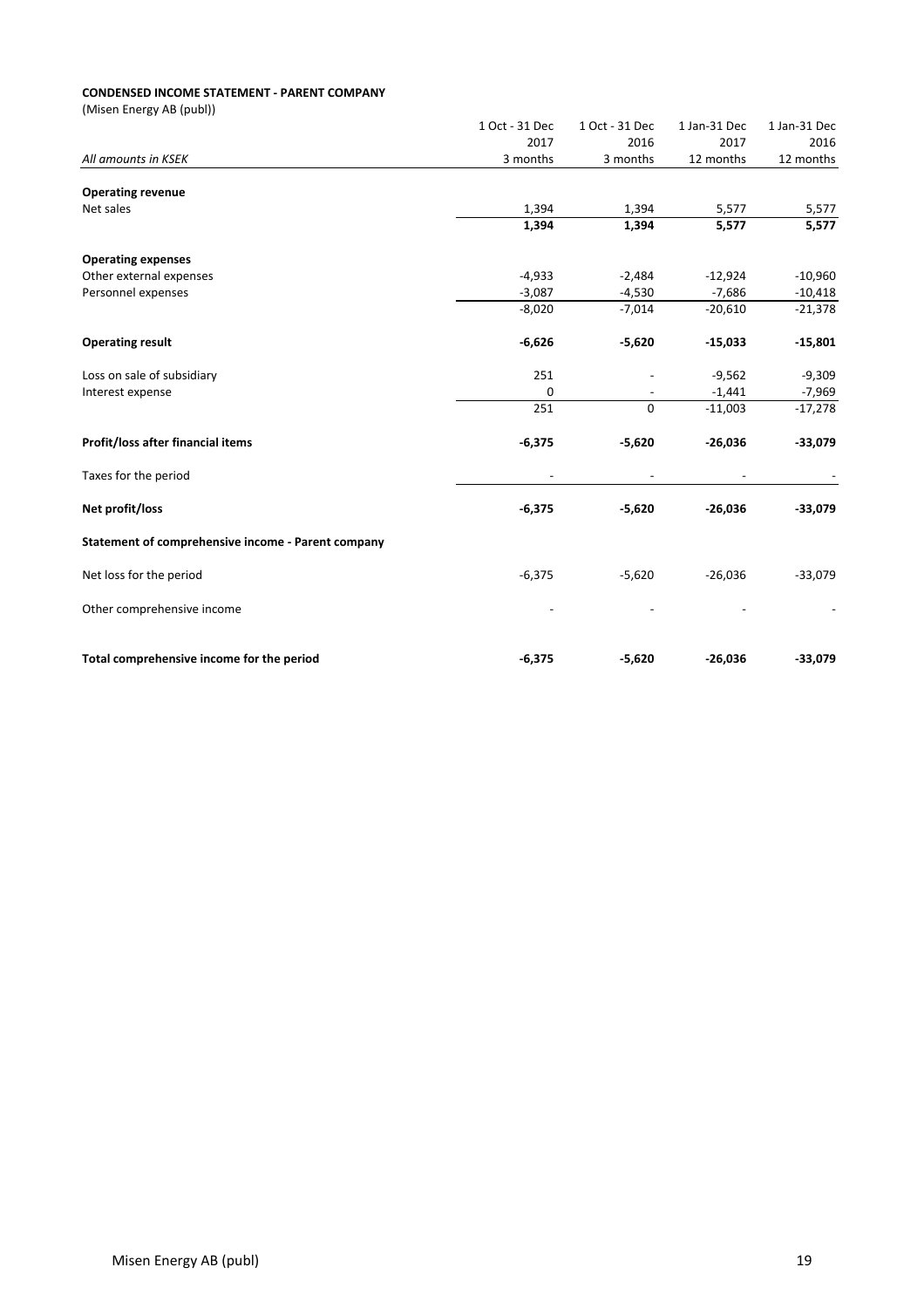#### **CONDENSED BALANCE SHEET - PARENT COMPANY**

(Misen Energy AB (publ))

| All amounts in KSEK                      | 31 Dec 2017        | 31 Dec 2016         |
|------------------------------------------|--------------------|---------------------|
| <b>ASSETS</b>                            |                    |                     |
| <b>Non-current assets</b>                |                    |                     |
| <b>Financial fixed assets</b>            |                    |                     |
| Shares in subsidiaries                   | 252,997            | 301,287             |
| <b>Total financial fixed assets</b>      | 252,997            | 301,287             |
| <b>Total fixed assets</b>                | 252,997            | 301,287             |
| <b>Total non-current assets</b>          | 252,997            | 301,287             |
| <b>Current receivables</b>               |                    |                     |
| Other receivables                        | 177                |                     |
| Short-term receivables subsidiaries      | 59,795             | 17,265              |
| Prepaid expenses and accrued income      | 354                | 269                 |
|                                          | 60,326             | 17,534              |
| <b>Cash and bank balances</b>            | 1,644              | 7,034               |
| <b>Total current assets</b>              | 61,970             | 24,568              |
| <b>TOTAL ASSETS</b>                      | 314,967            | 325,855             |
| All amounts in KSEK                      | 31 Dec 2017        | 31 Dec 2016         |
| <b>EQUITY AND LIABILITIES</b>            |                    |                     |
| <b>Equity</b>                            |                    |                     |
| <b>Restricted equity</b>                 |                    |                     |
| Share capital                            | 290,136            | 290,136             |
| Statutory reserves                       | 345                | 345                 |
|                                          | 290,481            | 290,481             |
| Non-restricted equity                    |                    |                     |
| Profit/Loss brought forward              | 29,625             | 62,704              |
| Profit/loss for the year                 | $-26,036$<br>3,589 | $-33,079$<br>29,625 |
| <b>Total equity</b>                      | 294,070            | 320,106             |
| <b>Non-current liabilities</b>           |                    |                     |
| Other long-term debts to group companies | 90                 | 92                  |
|                                          |                    |                     |
| <b>Total non-current liabilities</b>     | 90                 | 92                  |
| <b>Current liabilities</b>               |                    |                     |
| Accounts payable                         | 17,457             | 730                 |
| Other short-term liabilities             | 563                | 406                 |
| Accrued expenses and deferred income     | 2,787              | 4,521               |
| <b>Total current liabilities</b>         | 20,807             | 5,657               |

**TOTAL EQUITY AND LIABILITIES 314,967 325,855**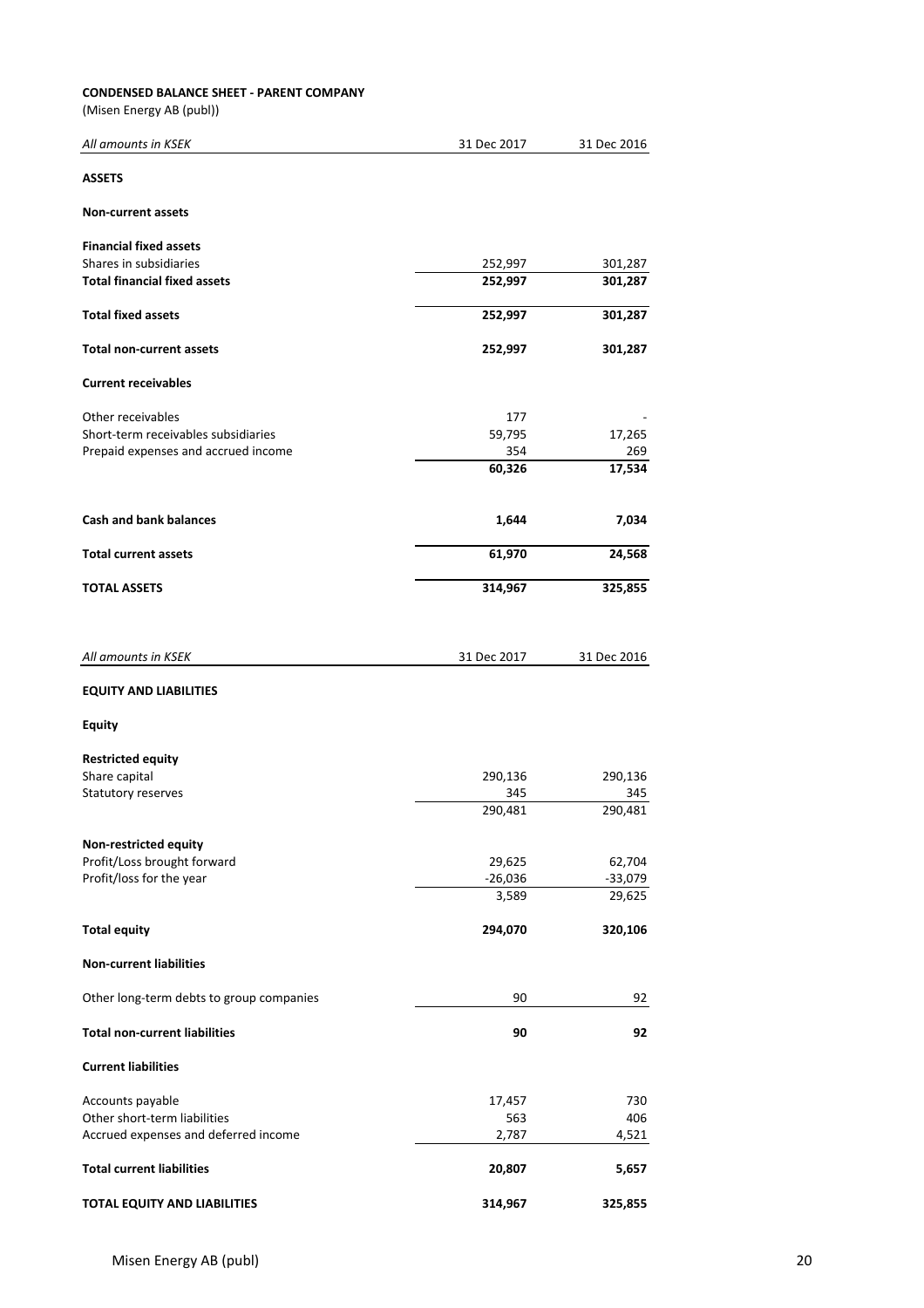#### **CONDENSED STATEMENT OF CHANGES IN EQUITY - PARENT COMPANY**

(Misen Energy AB (publ))

|                                        |              |                  | <b>Share</b> |                 |                     |
|----------------------------------------|--------------|------------------|--------------|-----------------|---------------------|
|                                        | <b>Share</b> | <b>Statutory</b> | Premium      | <b>Retained</b> |                     |
| All amounts in KSEK                    | capital      | reserves         | reserve      | earnings        | <b>Total equity</b> |
| Equity brought forward 2016-01-01      | 290,136      | 345              | 714,285      | $-651,581$      | 353,185             |
| Net result                             |              |                  |              |                 |                     |
| Net result of the year Jan - Dec 2016  | ٠            |                  |              | $-33,079$       | $-33,079$           |
| <b>Total comprehensive income</b>      |              |                  |              | $-33.079$       | $-33,079$           |
| Equity brought forward 2016-09-30      | 290,136      | 345              | 714,285      | $-684,661$      | 320,105             |
| Equity opening balance 2017-01-01      | 290,136      | 345              | 714,285      | $-684,661$      | 320,105             |
| Net result                             |              |                  |              |                 |                     |
| Net result for the year Jan - Dec 2017 | ۰            |                  |              | $-26,036$       | $-26,036$           |
| Total comprehensive income             | -            |                  |              | $-26.036$       | 294,070             |
| Equity brought forward 2017-12-31      | 290.136      | 345              | 714.285      | $-710.695$      | 294.070             |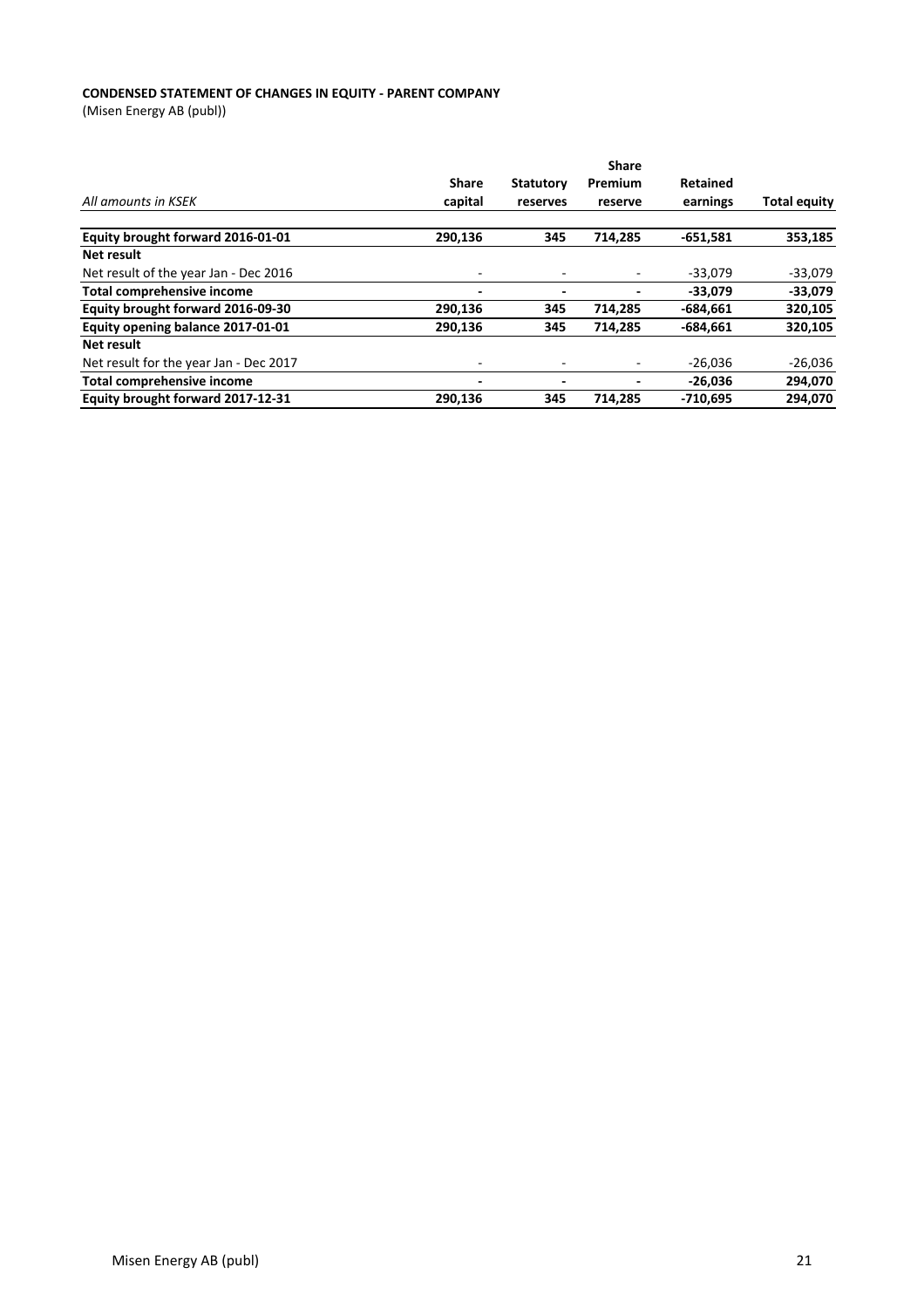# **CONDENSED STATEMENT OF CASH FLOWS - PARENT COMPANY**

(Misen Energy AB (publ))

|                                             | 1 Jan-31 Dec | 1 Jan-31 Dec |
|---------------------------------------------|--------------|--------------|
|                                             | 2017         | 2016         |
| All amounts in KSEK                         | 12 months    | 12 months    |
|                                             |              |              |
| Operating activities                        |              |              |
| Operating income                            | $-15,033$    | $-15,801$    |
| Interest paid                               | $-2$         |              |
| Cash flow from operating activities         |              |              |
| before working capital changes              | $-15,035$    | $-15,801$    |
|                                             |              |              |
| Decrease(+)/increase in receivables         | $-42,691$    | $-2,158$     |
| Decrease(-)/increase in accounts payable    | 16,727       | $-4,205$     |
| Decrease(-)/increase(+) in short term debts | $-1,579$     | $-9,796$     |
| Cash flow from operating activities         | $-42,578$    | $-31,960$    |
|                                             |              |              |
| <b>Investment activities</b>                |              |              |
| Payment of shareholders contribution        |              |              |
| Sale of shares in subsidiary                | 27,590       | 25,517       |
| Cash flow from investing activities         | 27,590       | 25,517       |
|                                             |              |              |
| <b>Financing activities</b>                 |              |              |
| Change in interest bearing debt debt        | 9,598        | 11,774       |
| <b>Cash flow from financing activities</b>  | 9,598        | 11,774       |
| Cash flow for the period                    | $-5,390$     | 5,331        |
| Cash at the beginning of the period         | 7,034        | 1,703        |
| Cash at the end of the period               | 1,644        | 7,034        |